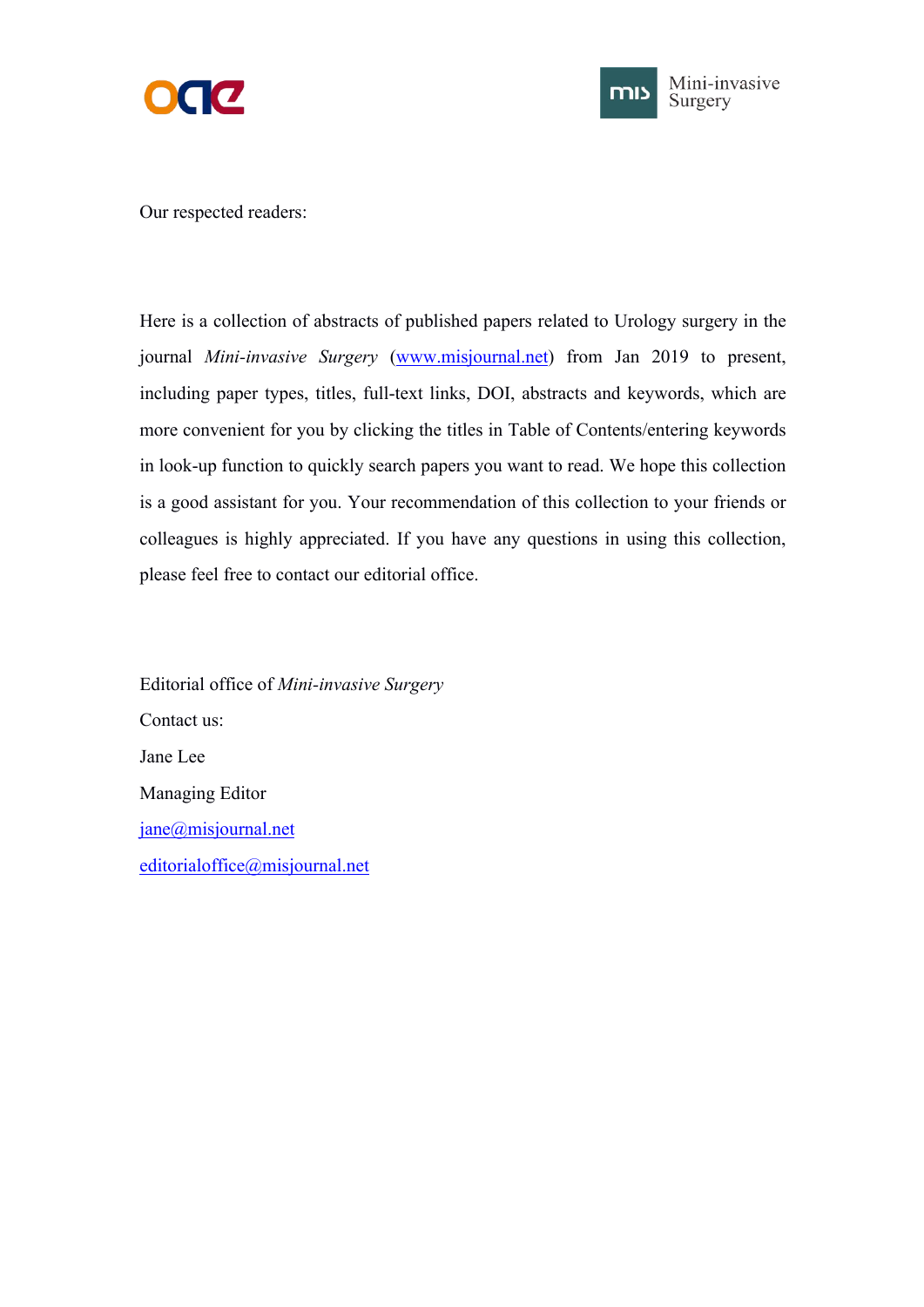



## Content

| Robotic radical prostatectomy in post HIFU salvage setting: tertiary center experience and review   |  |
|-----------------------------------------------------------------------------------------------------|--|
|                                                                                                     |  |
|                                                                                                     |  |
| Trifecta results in Retzius-sparing robotic radical prostatectomy: results of a high-volume center2 |  |
|                                                                                                     |  |
| Has robotic prostatectomy determined the fall of the laparoscopic approach?3                        |  |
|                                                                                                     |  |
| An investigative review on the current role and outcomes of salvage radical cystectomy4             |  |
|                                                                                                     |  |
| Predictors of re-intervention after greenlight laser photoselective vaporization of the prostate:   |  |
|                                                                                                     |  |
|                                                                                                     |  |
| Functional and oncological outcomes with male nerve sparing robotic assisted radical cystectomy6    |  |
|                                                                                                     |  |
|                                                                                                     |  |
|                                                                                                     |  |
| Review of intracorporeal and extracorporeal continent urinary diversion - where do we stand in      |  |
|                                                                                                     |  |
|                                                                                                     |  |
| Surgical and functional outcomes after robot-assisted radical cystectomy in female patients: a      |  |
|                                                                                                     |  |
|                                                                                                     |  |
| Single-port robotic radical cystectomy with ileal conduit urinary diversion: technique and review   |  |
|                                                                                                     |  |
|                                                                                                     |  |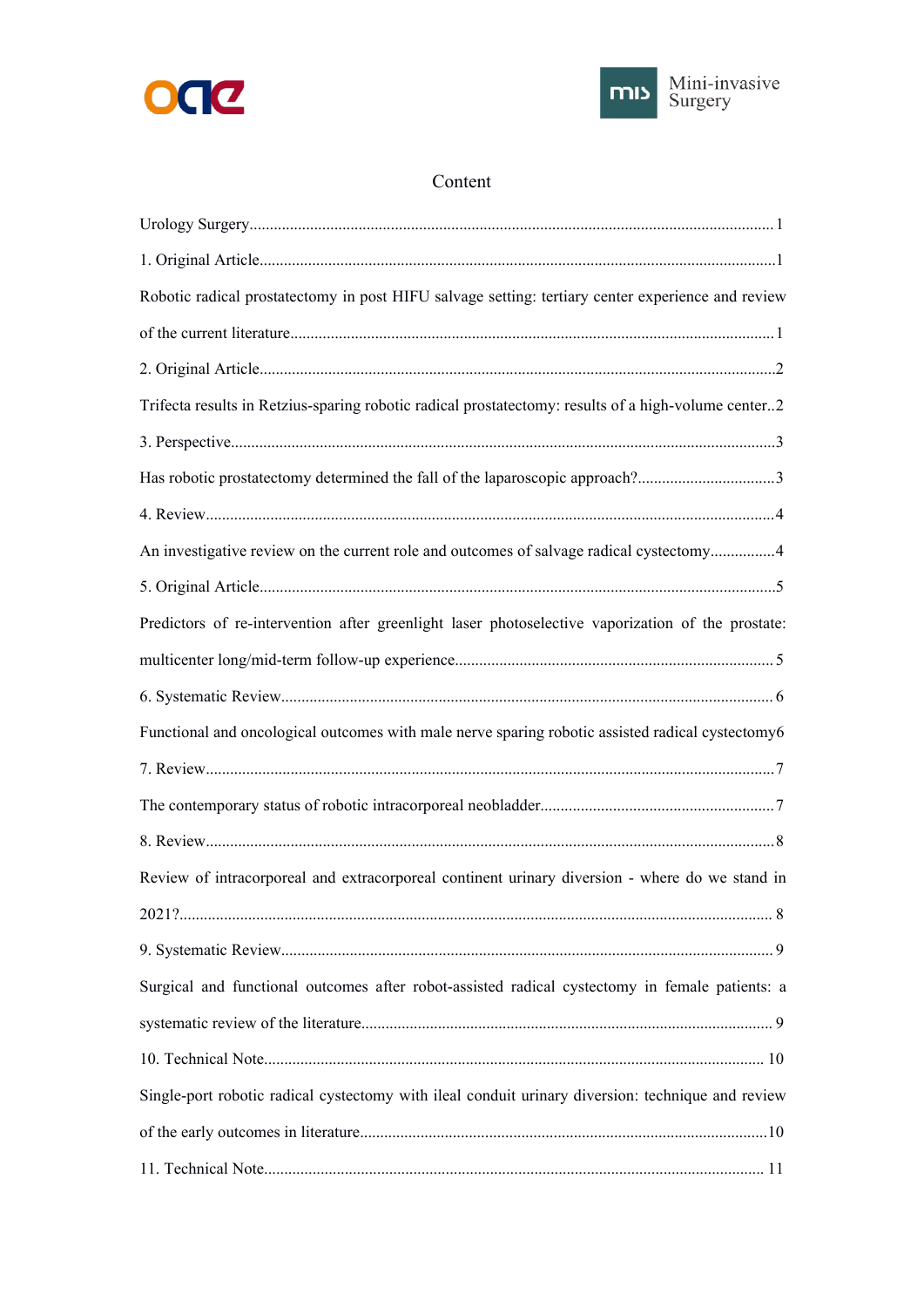



| Retroperitoneal approach for robot-assisted partial nephrectomy: a step-by-step description of     |  |
|----------------------------------------------------------------------------------------------------|--|
|                                                                                                    |  |
|                                                                                                    |  |
| Laparo-endoscopic single site hysterectomy in renal transplant women using conventional            |  |
|                                                                                                    |  |
|                                                                                                    |  |
| Retroperitoneoscopic single-site 3D adrenalectomy for left adrenal renal cell carcinoma metastasis |  |
|                                                                                                    |  |
|                                                                                                    |  |
| The future of robotic radical prostatectomy driven by artificial intelligence14                    |  |
|                                                                                                    |  |
| Comparative analysis of perioperative outcomes between robot-assisted partial nephrectomy and      |  |
|                                                                                                    |  |
|                                                                                                    |  |
| Oncologic outcomes in robot-assisted radical cystectomy: Where do we stand in 2021?15              |  |
|                                                                                                    |  |
| Urinary diversions for radical cystectomy: a review of complications and their management 16       |  |
|                                                                                                    |  |
| An introduction to the special issue "Small Renal Masses (SRMs): update in diagnosis,              |  |
|                                                                                                    |  |
|                                                                                                    |  |
|                                                                                                    |  |
|                                                                                                    |  |
| The role of the renal biopsy and surveillance in the management of small renal masses 18           |  |
|                                                                                                    |  |
|                                                                                                    |  |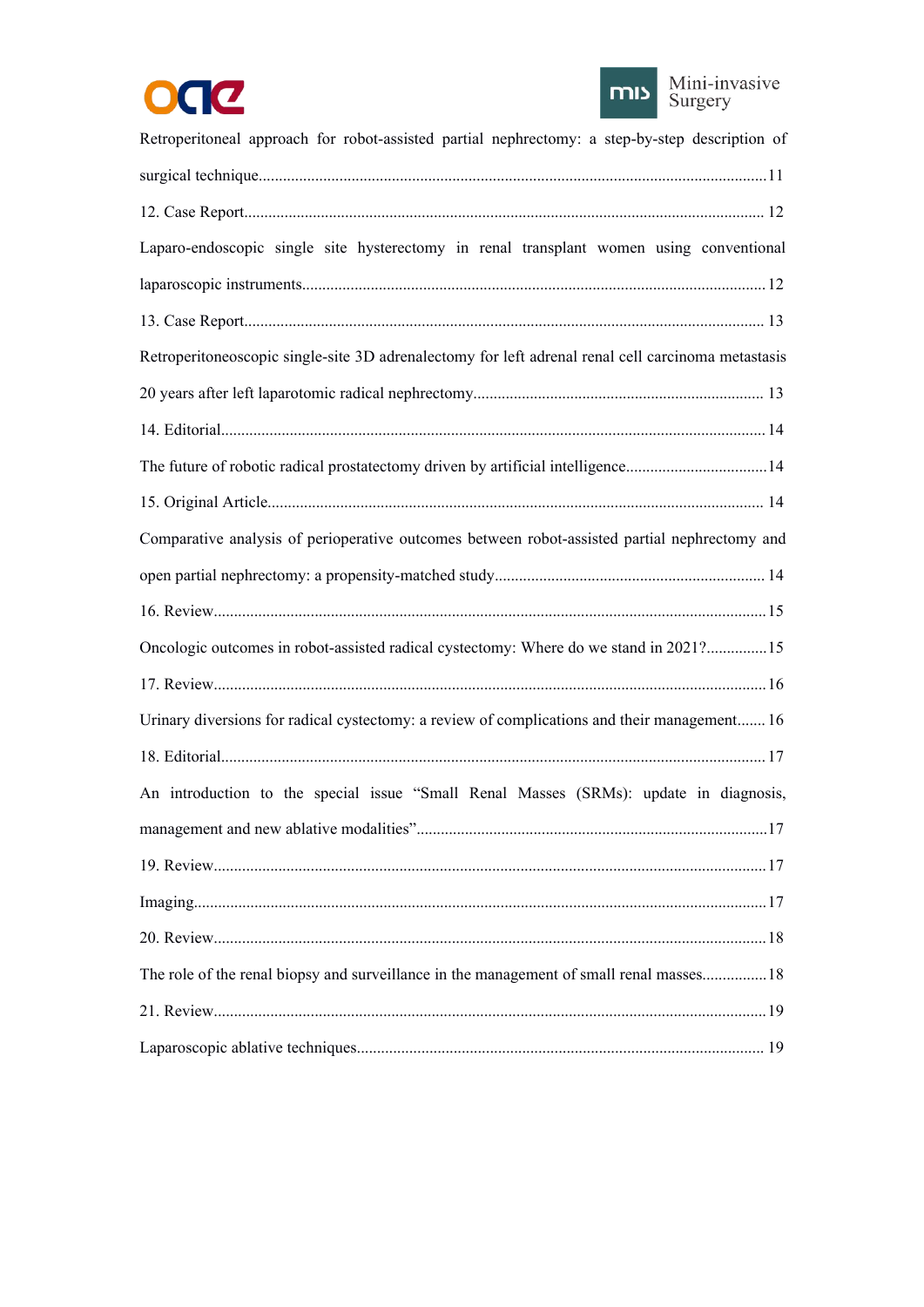



## <span id="page-3-1"></span><span id="page-3-0"></span>**Urology Surgery**

#### **1. Original Article**

**Robotic radical prostatectomy in post HIFU salvage setting:tertiary center experience and review of the current literature**

#### **[HTML](https://misjournal.net/article/view/4636) [PDF](https://misjournal.net/article/download/4636)**

**Cite this article:** De Luca S, De Cillis S, Piramide F, Alessio P, Russo F, Amparore D, Volpi G, Granato S, Manfredi M, Fiori C, Checcucci E, Porpiglia F. Robotic radical prostatectomy in post HIFU salvage setting: tertiary center experience and review of the current literature. *Mini-invasive Surg* 2022;6:13.

<http://dx.doi.org/10.20517/2574-1225.2021.127>

#### Abstract

Aim: The purpose of the study was to describe our surgical technique of salvage robot-assisted radical prostatectomy (sRARP) in patients who underwent primary high-intensity focused ultrasound (HIFU) and to report the perioperative, functional, and oncological outcomes during the first year follow up. The secondary aim of the study was to review the current literature evidence on this topic.

Methods: We retrospectively extracted, from our prospective RARP database, all the patients who underwent sRARP for biochemical recurrence after primary HIFU. All the surgical interventions were performed by a single surgeon following our total anatomical reconstruction (TAR) technique. Demographics, perioperative, functional, and oncological results were collected up to one year follow-up.

Results: Eleven patients underwent post-HIFU sRARP with TAR technique at our institution. All the surgical procedures were uneventful. All the complication recorded were classified as Clavien-Dindo Grade I. Continence rate at 1-, 3-, 6-, and 12-month post intervention was 36.3%, 45.5%, 63.6 %, and 81.1%, respectively. Medium PSA at 12 months follow-up was 0.2 ng/mL (SD 0.01), with no Biochemical Failure (BCF) recorded.

Conclusion: sRARP with TAR technique is a safe and feasible procedure in patients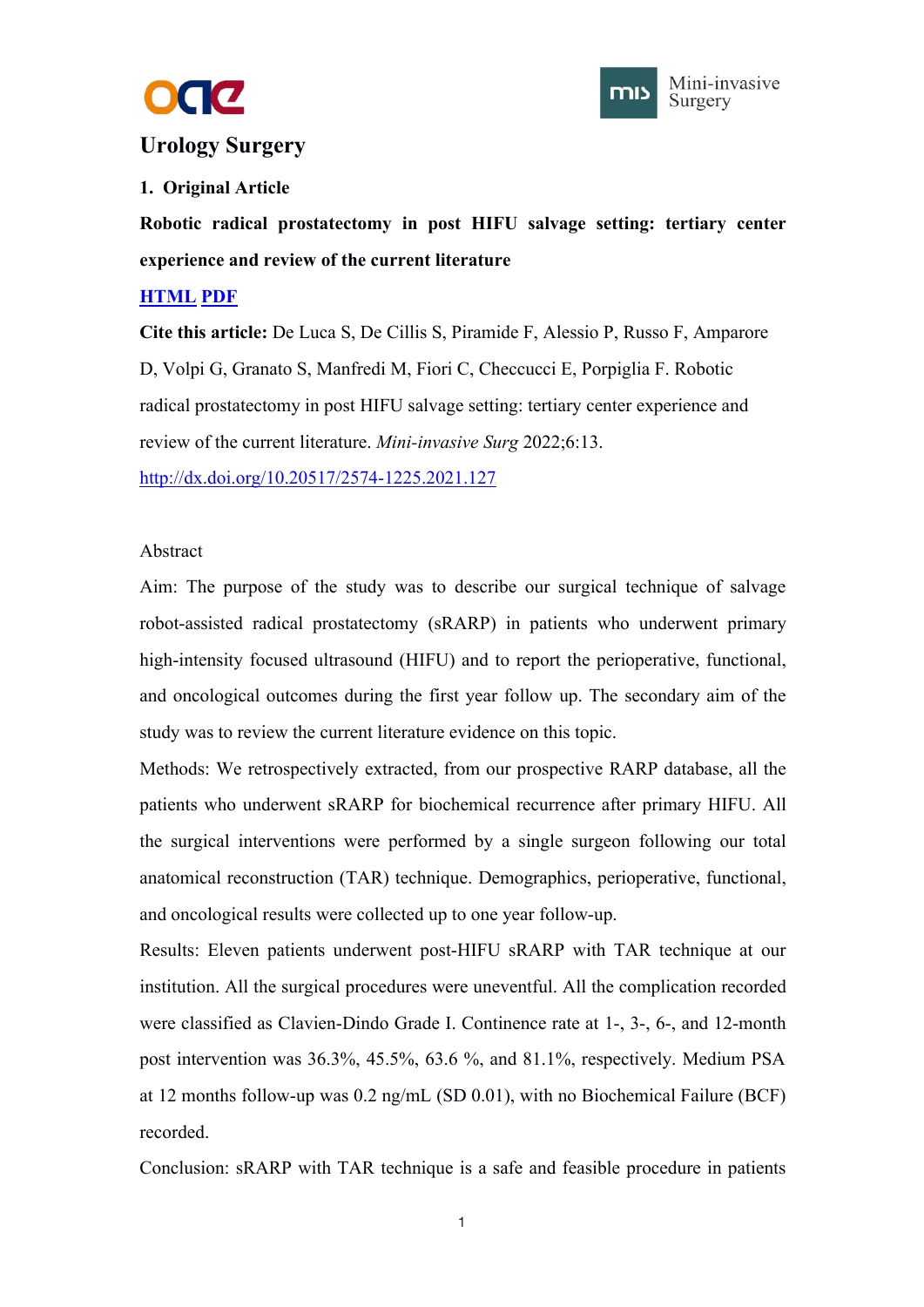



<span id="page-4-1"></span><span id="page-4-0"></span>with BCF after primary HIFU. No major complications were recorded, with good oncological and functional results after one year follow up.

#### **2. Original Article**

**Trifecta results in Retzius-sparing robotic radical prostatectomy: results of a high-volume center**

#### **[HTML](https://misjournal.net/article/view/4548) [PDF](https://misjournal.net/article/download/4548)**

**Cite this article:** Olivero A, Dell'Oglio P, Ambrosini F, Secco S, Barbieri M, Palagonia E, Napoli G, Strada E, Petralia G, Di Trapani D, Buratto C, Martiriggiano M, Galfano A, Bocciardi AM. Trifecta results in Retzius-sparing robotic radical prostatectomy: results of a high-volume center. *Mini-invasive Surg* 2022;6:6. <http://dx.doi.org/10.20517/2574-1225.2021.117>

#### **Abstract**

Aim: We aimed to evaluate trifecta outcomes after Retzius-sparing robot-assisted radical prostatectomy (rs-RARP).

Methods: We evaluated 1488 patients who had undergone rs-RARP at our institution from 2011 to 2019. All patients filled out questionaries for functional outcomes before surgery, and only patients with baseline continence and IIEF-5 scores of  $> 16$ were included. Biochemical recurrence (BCR) was defined as two consecutive prostatic specific antigen levels of  $> 0.2$  ng/mL after rs-RARP. Postoperative continence was defined as the use of no pads. Potency was defined as the ability to achieve erections for sexual intercourse, with or without phosphodiesterase-5 (PDE-5) inhibitors. A multivariable logistic regression model was performed to identify predictors of trifecta outcome.

Results: In total, 1240 patients were included in the analysis. During the 24-month follow-up time, 149 patients (11.9%) harbored BCR. Urinary continence was observed in 981 patients (79.5%), while 171 (13.8%) still used a safety pad daily after 24 months. Sexual potency was reported in 643 patients (51.9%), of whom 379

2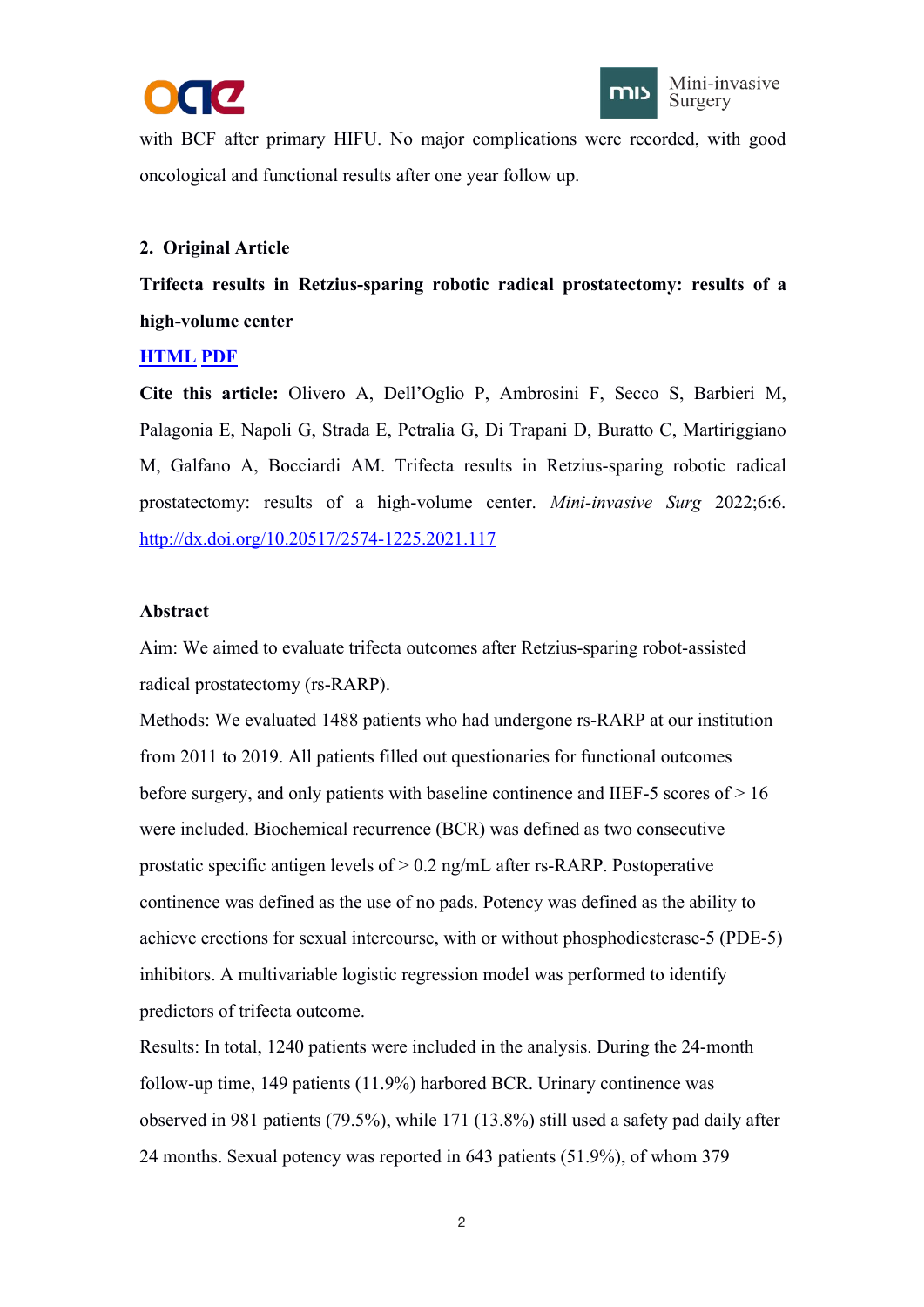

<span id="page-5-0"></span>(30.6%) had spontaneous erections and 264 (21.3%) used a PDE-5 inhibitor. Overall, the trifecta outcome was reached by 42.1% of the study's population. The trifecta outcome was easily reached by younger patients and patients who underwent a full nerve-sparing (NS) prostatectomy. In the multivariable model, age [odds ratio  $(OR)$  = 0.89; 95% confidence interval (CI): 0.84-0.90;  $P < 0.01$ ] and type of NS surgery [partial NS (OR = 3.34; 95%CI: 1.01-11; P = 0.04) full NS (OR = 4.57; 95%CI: 1.86-12;  $P < 0.01$ )] resulted as independent predictors.

Conclusion: rs-RARP is associated with optimal trifecta outcome rate. Age and NS technique are independent predictors of trifecta outcomes.

#### **3. Perspective**

# **Has robotic prostatectomy determined the fall of the laparoscopic approach? [HTML](https://misjournal.net/article/view/4469) [PDF](https://misjournal.net/article/download/4469)**

**Cite this article:** Hayes J, Vasdev N, Dasgupta P. Has robotic prostatectomy determined the fall of the laparoscopic approach?. *Mini-invasive Surg* 2021;5:56. <http://dx.doi.org/10.20517/2574-1225.2021.126>

#### **Abstract**

Robotic-assisted laparoscopic prostatectomy (RALP) has revolutionised the surgical management of localised prostate cancer in the modern era. The surgeon is provided with greater precision, more versatile dexterity and an immersive three-dimensional visual field. The impressive hardware facilitates, for example, the dissection of the peri-prostatic fascia, whilst preserving the neurovascular bundle, or the suturing of the vesico-urethral anastomosis. Prior to RALP, laparoscopic radical prostatectomy (LRP) represented the first venture into the minimally invasive world. Associated with more cumbersome ergonomics, LRP has a significant learning curve compared with the robotic approach. There has been a paucity, until recently, of high-quality literature comparing outcomes between the two operations, including the attainment of the Pentafecta of survivorship: biochemical recurrence-free, continence, potency, no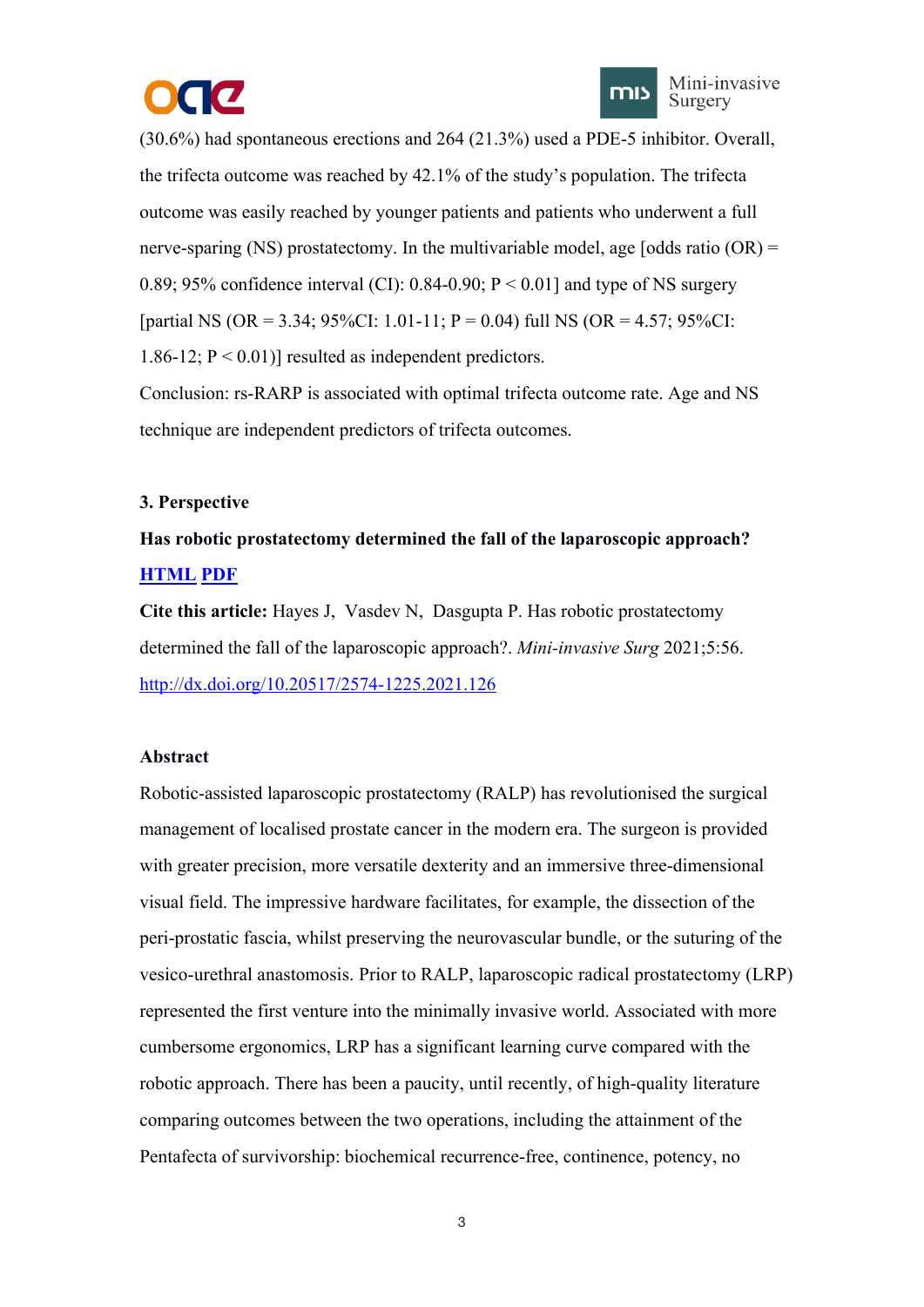



<span id="page-6-0"></span>postoperative complications and negative surgical margins.

#### **4. Review**

**An investigative review on the current role and outcomes ofsalvage radical cystectomy**

#### **[HTML](https://misjournal.net/article/view/4217) [PDF](https://misjournal.net/article/download/4217)**

**Cite this article:** Cicione A, Lombardo R, Voglino OA, Tubaro A, De Nunzio C. An investigative review on the current role and outcomes of salvage radical cystectomy. *Mini-invasive Surg* 2021;5:47. http://dx.doi.org/10.20517/2574-1225.2021.52

#### **Abstract**

Salvage radical cystectomy (SRC) is currently performed after failure of a trimodal treatment (TMT) for muscle invasive bladder cancer (MIBC) and also as a palliative surgery to manage bladder cancer-related symptoms. We reviewed the available literature to assess the current outcomes of SRC. A comprehensive research of the Medline and Embase databases was carried out by following the Preferred Items for Systematic Reviews and Meta-Analysis. Bladder cancer, radiotherapy, salvage, and cystectomy were the main keywords used in the research. Due to the lack of studies, no time restriction was applied, however only English language and only studies using Clavien-Dindo Grade (CCS) to report complications were considered. Overall, 285 studies were identified, of which 41 studies were considered eligible for the purpose of this review. No comparative studies were found between TMT plus SRC and immediate radical cystectomy. Thirteen studies reported oncological outcomes after TMT. The five-year mean disease free survival rate of patients who underwent SRC after TMT was reported to be about 50% and the 5-year OS rate was between 33% and 48%. Three studies including fewer than 20 patients performed SRC with palliative purpose.Although no perioperative death occurred, patients were highly selected. Overall, 4 studies graded surgery-related complications by CCS. The rate of major complications, defined as  $CCS \geq 3$ , was reported to be between 16% and 32%,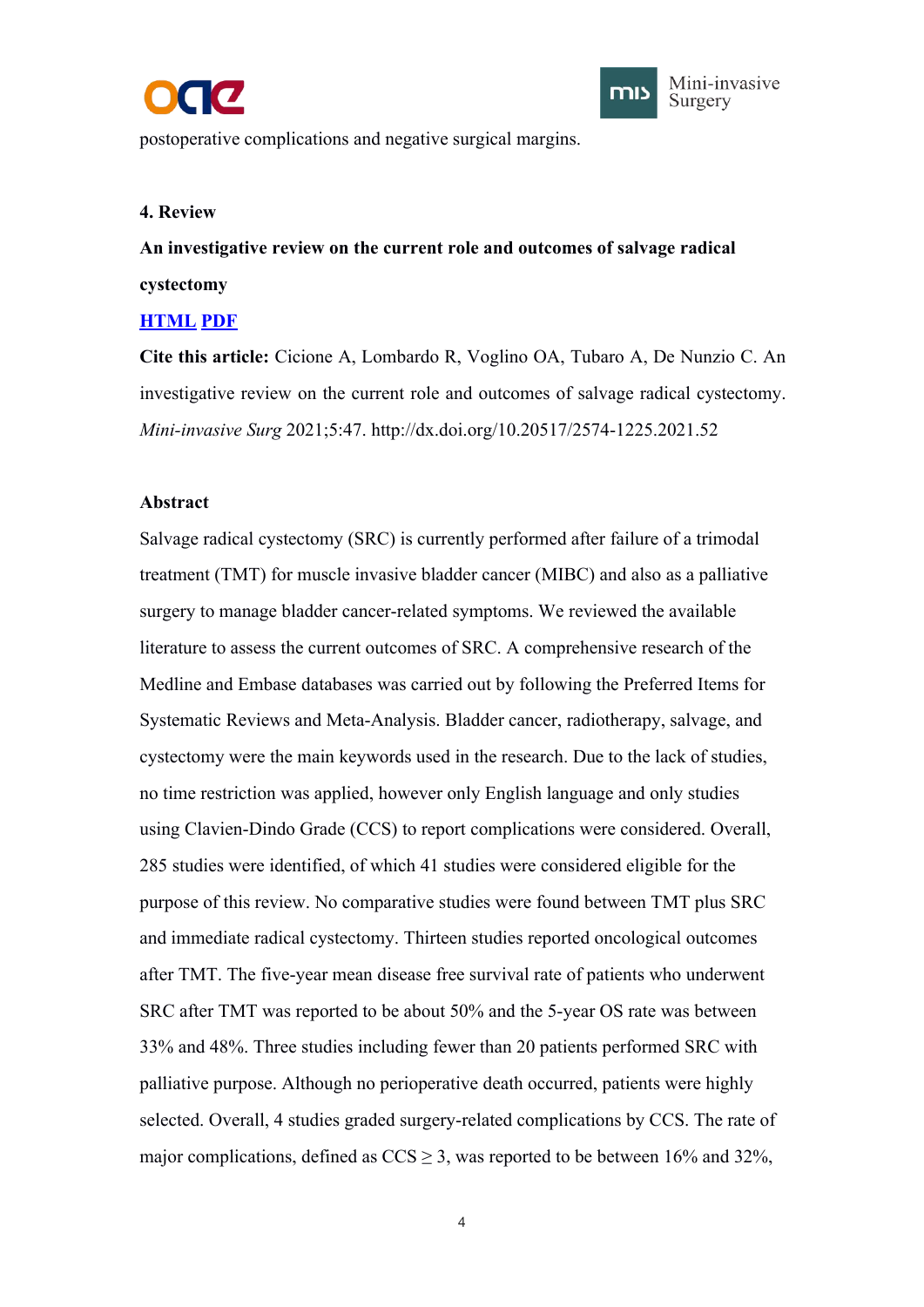



<span id="page-7-0"></span>most of them being gastrointestinal complications. SRC still preserves a role in the management of MIBC, being part of TMT and palliative care in highly selected patients. However, this surgery is at higher risk of complications and is associated with incontinent urinary diversion, thus an accurate discussion during patient counseling is advisable.

#### **5. Original Article**

# **Predictors ofre-intervention after greenlight laser photoselective vaporization of the prostate: multicenter long/mid-term follow-up experience**

#### **[HTML](https://misjournal.net/article/view/4310) [PDF](https://misjournal.net/article/download/4310)**

**Cite this article:** Campobasso D, Marchioni M, De Nunzio C, Destefanis P, Fasolis G, Varvello F, Voce S, Reale G, CaiT, Malossini G, Oriti R, Tuccio A, Ruggera L, Tubaro A, Greco F, Laganà A, Dadone C, Gontero P, De Rienzo G, Pucci L, Carrino M, Montefiore F, Rabito S, Germani S, Miano R, Schips L, Frattini A, Ferrari G, Cindolo L. Predictors of re-intervention after greenlight laser photoselective vaporization of the prostate: multicenter long/mid-term follow-up experience. *Mini-invasive Surg* 2021;5:45. http://dx.doi.org/10.20517/2574-1225.2021.92

#### **Abstract**

Aim: Greenlight photoselective vaporization of the prostate (PVP) is considered a safe alternative to transurethral resection of the prostate (TURP) in men with lower urinary tract symptoms (LUTS) and a prostate volume of 30-80 mL for the comparable short- and mid-term results. Long-term re-treatment rate is still being debated.

Methods: We retrospectively reviewed greenlight PVP procedures in a multi-institutional database from September 2011 to December 2019 collecting data on patients requiring re-intervention with a follow-up period of at least 12 months.

Results: Among 867 patients with amedian follow-up period of 32.5 months (interquartile range: 20.0-49.0 months), 35 patients (4%) required re-intervention.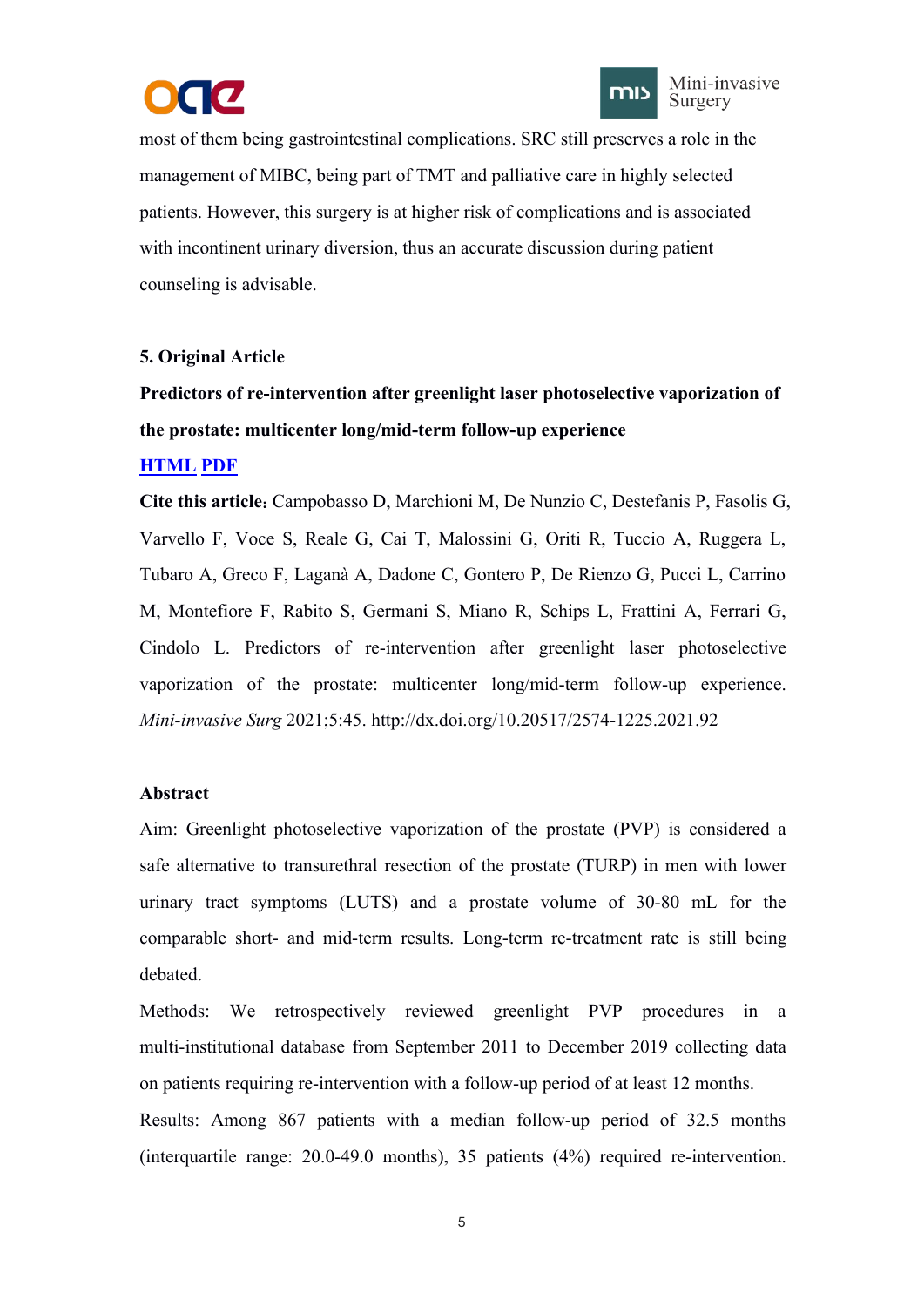



<span id="page-8-0"></span>Patients requiring re-intervention had a prostate volume  $\geq 100$  mL in 28.6% of cases  $(P = 0.002)$ . Preoperative urethral stricture and incidence of early complications were more frequent in the re-treatment group ( $P = 0.027$  and  $P = 0.006$ ). In the re-treatment group, 22 patients required an endoscopic intervention for bladder neck or prostatic fossa contracture (2.5% of the study population). The remaining 13 patients in the re-treatment group underwent TURP or PVP for LUTS relapse (1.5%). In the univariate and multivariate logistic regression models, only prostate volume  $\geq 100$  mL  $(P = 0.003$  and  $P = 0.010$ ), preoperative urethral stricture  $(P = 0.013$  and  $P = 0.036$ ), and occurrence of early complications ( $P = 0.008$  and  $P = 0.024$ ) correlated with re-intervention.

Conclusion: Greenlight PVP has good functional long/mid-term results. The presence of preoperative urethral stricture and the occurrence of early complications correlate with the risk of late re-treatment. In patients with prostate  $\geq 100$  mL, the enucleation technique may be superior to vaporization in terms of lower long-term risk of re-intervention for LUTS relapse.

#### **6. Systematic Review**

**Functional and oncological outcomes with male nerve sparing robotic assisted radical cystectomy**

#### **[HTML](https://misjournal.net/article/view/4068) [PDF](https://misjournal.net/article/download/4068)**

**Cite this article:** Thinagaran JKR, Maqboul F, Dovey Z, Wiklund P. Functional and oncological outcomes with male nerve sparing robotic assisted radical cystectomy. *Mini-invasive Surg* 2021;5:46. http://dx.doi.org/10.20517/2574-1225.2021.53

#### **Abstract**

Aim: In keeping with the ethos of surgical oncology, male nerve sparing (NS) robotic assisted radical cystectomy (RARC) aims to maximise functional outcomes without sacrificing oncological outcomes. This review details the surgical technique of male NS RARC as well as discussing strategies that may be employed in tandem with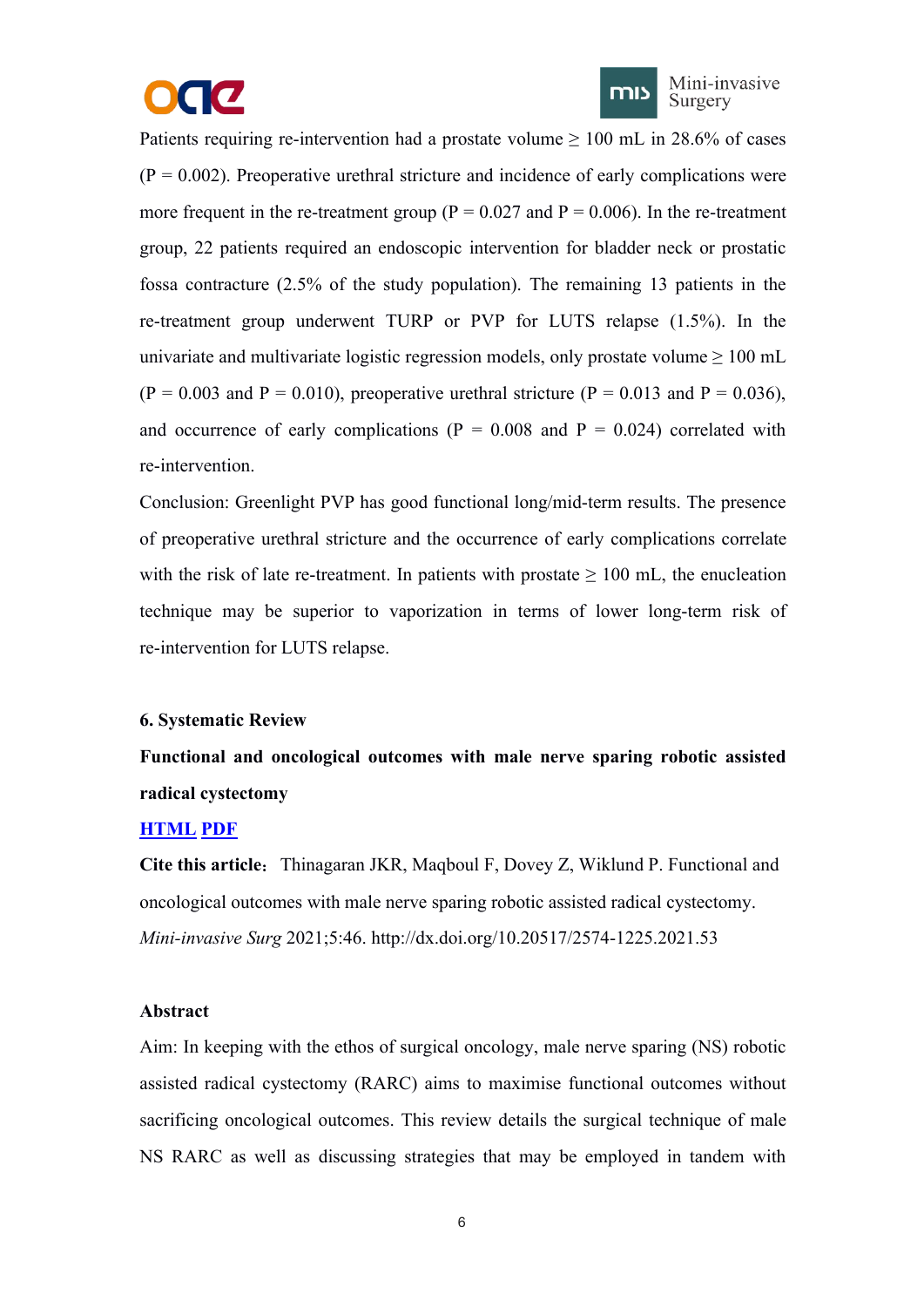



<span id="page-9-0"></span>surgery to improve post-operative recovery and longer-term quality of life.

Methods: An OVID/EMBASE database search was done with key words of robotic, cystectomy, male and nerve sparing. Publications with no description of post-operative functional outcome were excluded. A total number of 25 relevant publications were selected investigating male NS RARC, assessing functional outcomes along with other surgical standard indicators.

Results: Most series contained small numbers of patients with largely retrospective data and the associated bias of selection. Mean follow up of 27.06 months (range 2.8-58 months) was noted overall. Study design, technique, definitions and measurements of continence and erectile function are heterogeneous across series. With a mean follow up of 27.06 months (range 2.8-58 months), a post-operative satisfactory erectile function of 54.32% (range 9%-100%) and satisfactory day time continence of 90% (range 54.5%-100%) and night time continence of 80.55% (range 46.7%-88%) was found with a mean positive surgical margin rate of only 1.8% (range  $0\% - 6.4\%$ ).

Conclusion: Male NS RARC for appropriately selected patients will offer good functional outcomes. Results from the series reviewed suggest the technique is both feasible and safe, without compromising longer term oncological results.

#### **7. Review**

#### **The contemporary status of robotic intracorporeal neobladder**

#### **[HTML](https://misjournal.net/article/view/4234) [PDF](https://misjournal.net/article/download/4234)**

**Cite this article:** Maqboul F, Thinagaran JKR, Dovey Z, Wiklund P. The contemporary status ofrobotic intracorporeal neobladder. *Mini-invasive Surg* 2021;5:44. <http://dx.doi.org/10.20517/2574-1225.2021.54>

#### **Abstract**

Robotic intracorporeal neobladder (RIN) is increasingly the modality of choice for intracorporeal urinary diversion in high-volume Robotic Urology centers. This article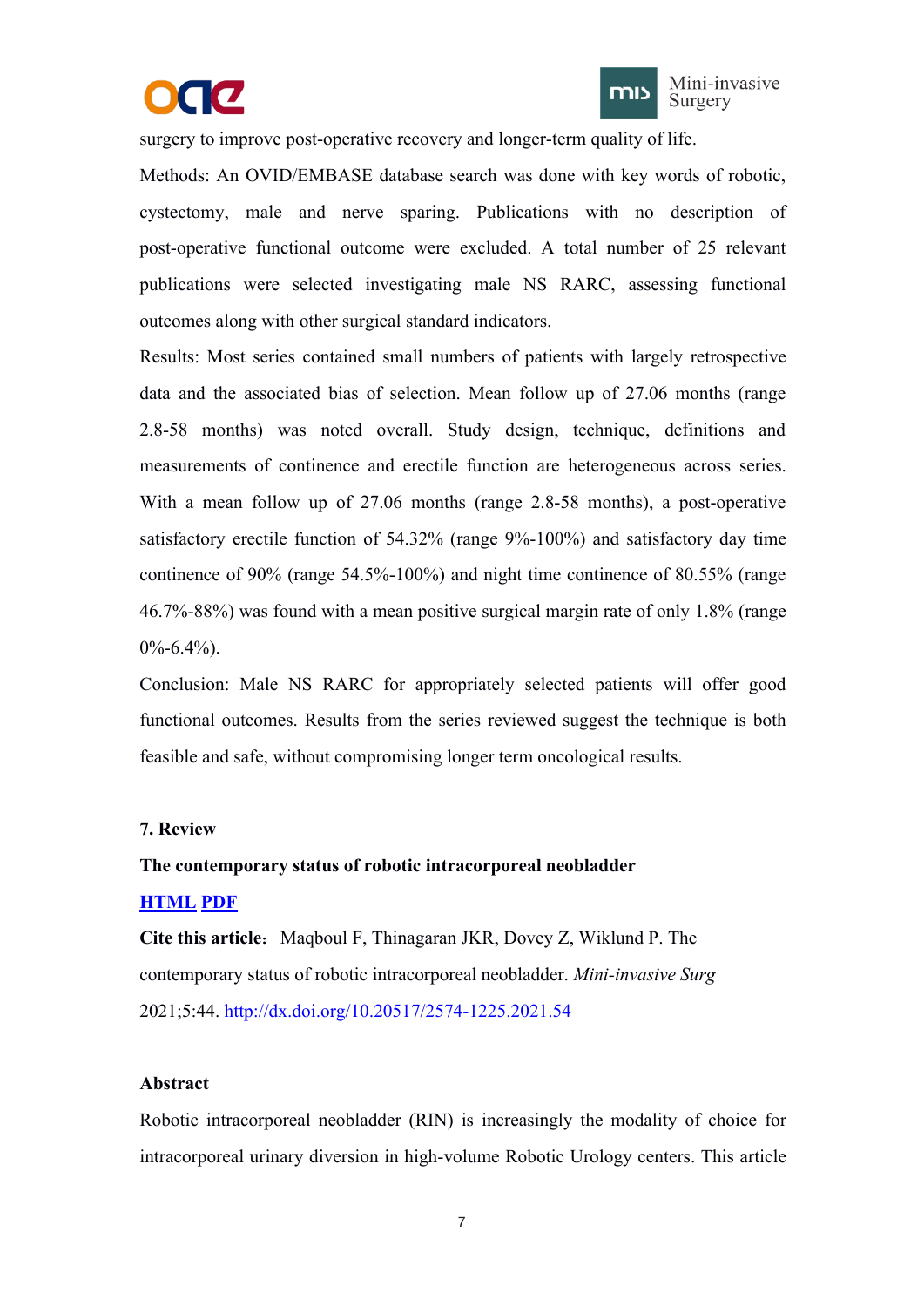



Mini-invasive Surgery

<span id="page-10-0"></span>details the modern technique of RIN, explains specific tips and tricks to facilitate timely operative progression as well as weighs the outcomes from recently published series. An OVID/EMBASE database search was done using keywords: robotic, cystectomy, intracorporeal neobladder, orthotopic, and intracorporeal urinary diversion. The inclusion criteria were original studies on Robot-Assisted Radical Cystectomy (RARC) with RIN series, available in full text in English, published over the last ten years with a specific analysis of oncological and functional outcomes. Pooled data analysis of the 10 studies included shows 80% of patients had organ-confined disease ( $\leq pT2$ ), 1.86% of patients had positive surgical margin, median lymph node yield of 23 nodes ( $IQR = 7.5$ ), and cancer-specific survival rate of 78% (range 72%-100%) over a mean follow up of 27.43 months (range 13-37 months). Functionally, the median day continence rate is 81.5%, night continence rate is  $61\%$ , and rate of return to spontaneous sexual activity is  $33.5\%$ . This compares favorably with outcomes of The International Robotic Cystectomy Consortium - Extracorporeal Urinary Diversion data and data from open radical cystectomy (ORC) neobladder series with long term follow up. High-volume robotic centers have successfully introduced programs for RARC, with RIN demonstrating its safety and feasibility. Their results suggest potential to improve perioperative and functional outcomes over ORC. Moreover, under mentorship, surgeons can learn the technique of RARC and RIN without these outcomes being significantly affected.

#### **8. Review**

# **Review of intracorporeal and extracorporeal continent urinary diversion - where do we stand in 2021?**

#### **[HTML](https://misjournal.net/article/view/4111) [PDF](https://misjournal.net/article/download/4111)**

**Cite this article:** Balzano FL, Chan KG. Review of intracorporeal and extracorporeal continent urinary diversion - where do we stand in 2021?. *Mini-invasive Surg* 2021;5:41. <http://dx.doi.org/10.20517/2574-1225.2021.49>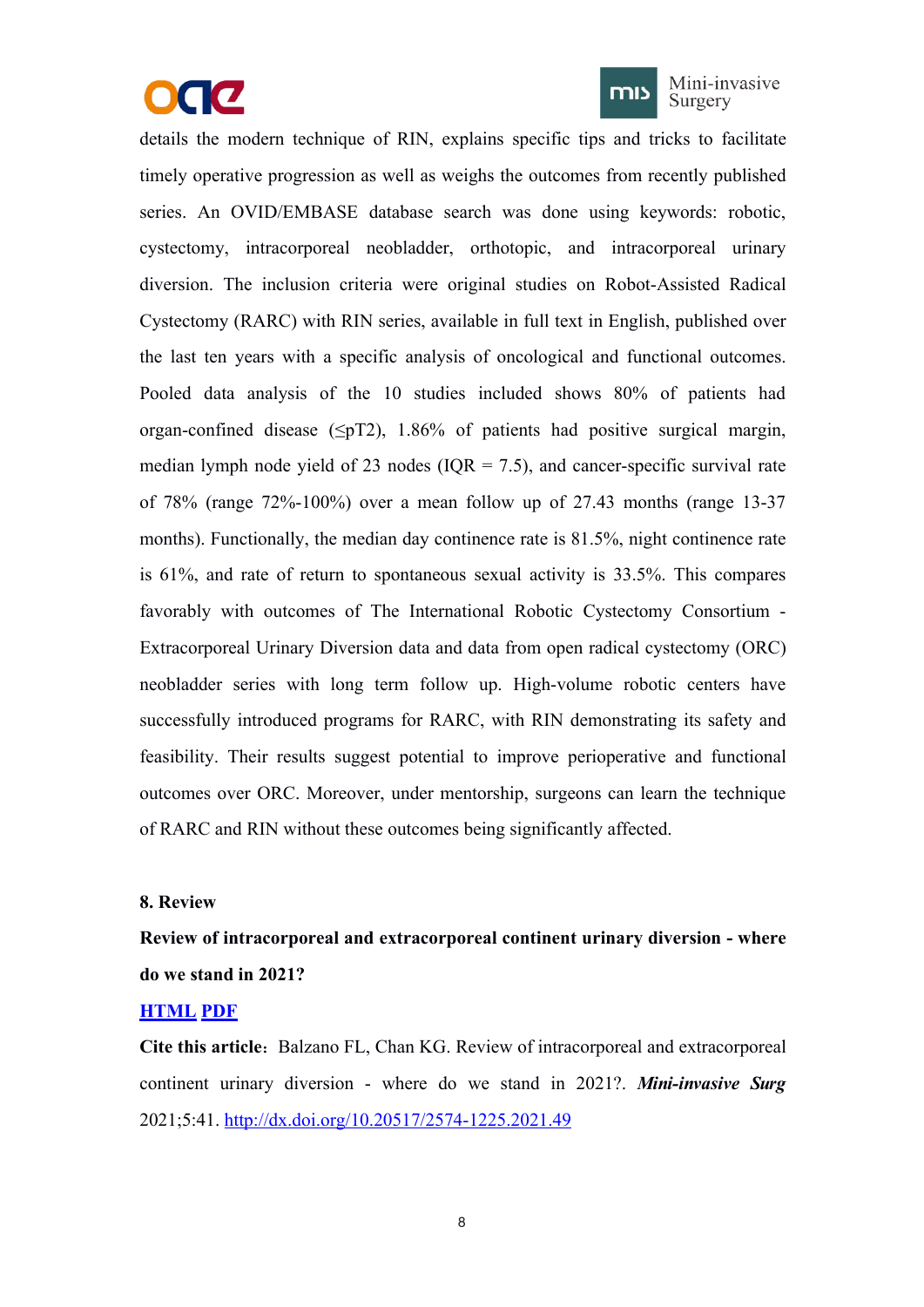



#### <span id="page-11-0"></span>**Abstract**

Robot-assisted radical cystectomy has become widely accepted as a safe and minimally invasive procedure for the treatment of bladder cancer. The urinary diversion continues to be performed completely intracorporeally or extracorporeally. Over the past decade, there has been an increasing number of continent diversions being performed intracorporeally. We evaluated the most recent literature regarding intraoperative metrics and outcomes that compare the intracorporeal and extracorporeal approaches.

#### **9. Systematic Review**

**Surgical and functional outcomes after robot-assisted radical cystectomy in female patients: a systematic review of the literature**

#### **[HTML](https://misjournal.net/article/view/4165) [PDF](https://misjournal.net/article/download/4165)**

**Cite this article:** Ornaghi PI, Tafuri A, Orlando R, Panunzio A, Moschini M, Afferi L, Lonati C, Cerruto MA, Antonelli A. Surgical and functional outcomes after robot-assisted radical cystectomy in female patients: a systematic review of the literature. *Mini-invasive Surg* 2021;5:42.

<http://dx.doi.org/10.20517/2574-1225.2021.50>

#### **Abstract**

Aim: We aimed to review and summarize recent data on surgical and functional outcomes in women undergoing robot-assisted radical cystectomy (RARC) and urinary diversion (UD) for bladder cancer, compared with male and open counterparts.

Methods: A systematic review of English-language articles published in the last 15 years was performed on PubMed/Medline database according to the Preferred Reporting Items for Systematic Reviews and Meta-Analyses statement. Outcomes of interest included peri- and post-operative surgical outcomes [operative time (OT), estimated blood loss (EBL), hospital stay (LOS), complications, and readmission],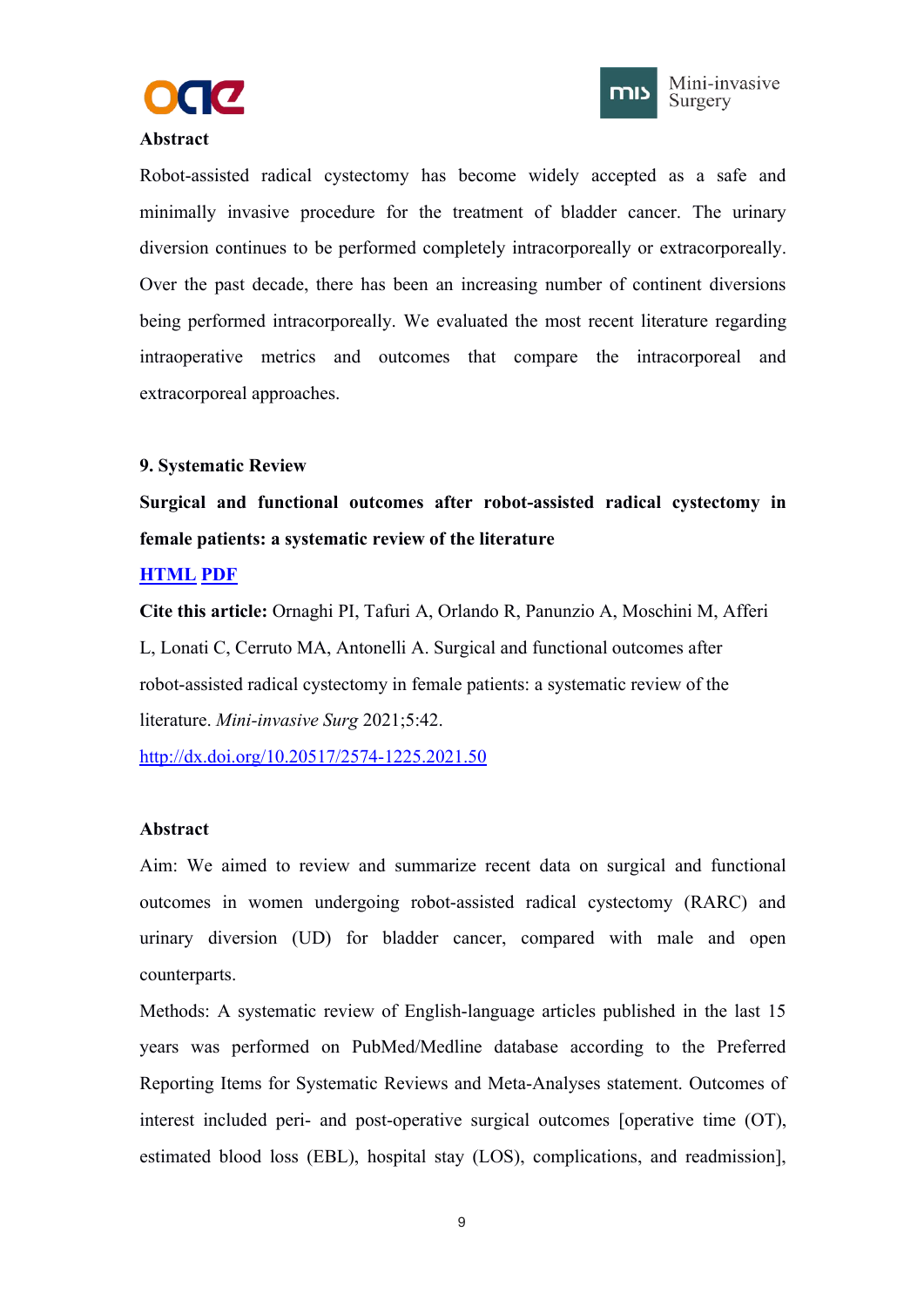# CC



<span id="page-12-0"></span>pathological outcomes [pT stage, lymph node (LN) yield, positive surgical margins (PSMs), and positive LN (pN+)], and functional outcomes [daytime and nighttime continence, sexual activity, need for clean intermittent catheterization (CIC), and quality of life (QoL) evaluation].

Results: Overall, eight studies were selected collecting data from 229 female patients undergoing RARC. The median OT was 418 min (range 311-562 min) and the median EBL was 380 mL (range 100-1160 mL). OT and EBL were not significantly different comparing males and females, whereas the robotic approach was found to be significantly related with longer OT and lower EBL compared to the open procedure. The median LOS was 9.8 days(range 6.5-21 days); no significant differences in LOS were found between open RC (ORC) and RARC in female patients, as well as between RARC in women and men. The mean incidence of 30-day complications after RARC in women was 32.9%, with 12% of high-grade complications, while the 30- and 90-day readmission rates were 20.8%, and 28%, respectively. Complications and readmission comparing RARC and ORC in female patients appear to be overlapping. The mean rate of PSMs was  $2.5\%$  and the mean rate of pN+ was 12.7%; both these outcomes were similar in RARC compared with ORC.The mean number of retrieved LN was 20.6 (range 11.3-35.5). The LN yield resulted significantly influenced by the robotic approach [median 27 (range 19-41)] compared to the open one [20.5 (range 13-28)]. After 12 months, the rate of women with daytime and nighttime continence was 66.7%-90.9% and 66.7%-86.4%, respectively, while that of sexually active women ranged 66.7%-72.7%. The need for CIC ranged 12.5%-27.2%. Administering the EORTC-QLQ-C30 questionnaire after RARC and intracorporeal neobladder, the global health status/QoL and physical and emotional functioning items improved significantly over time.

#### **10. Technical Note**

**Single-port robotic radical cystectomy with ileal conduit urinary diversion: technique and review of the early outcomes in literature**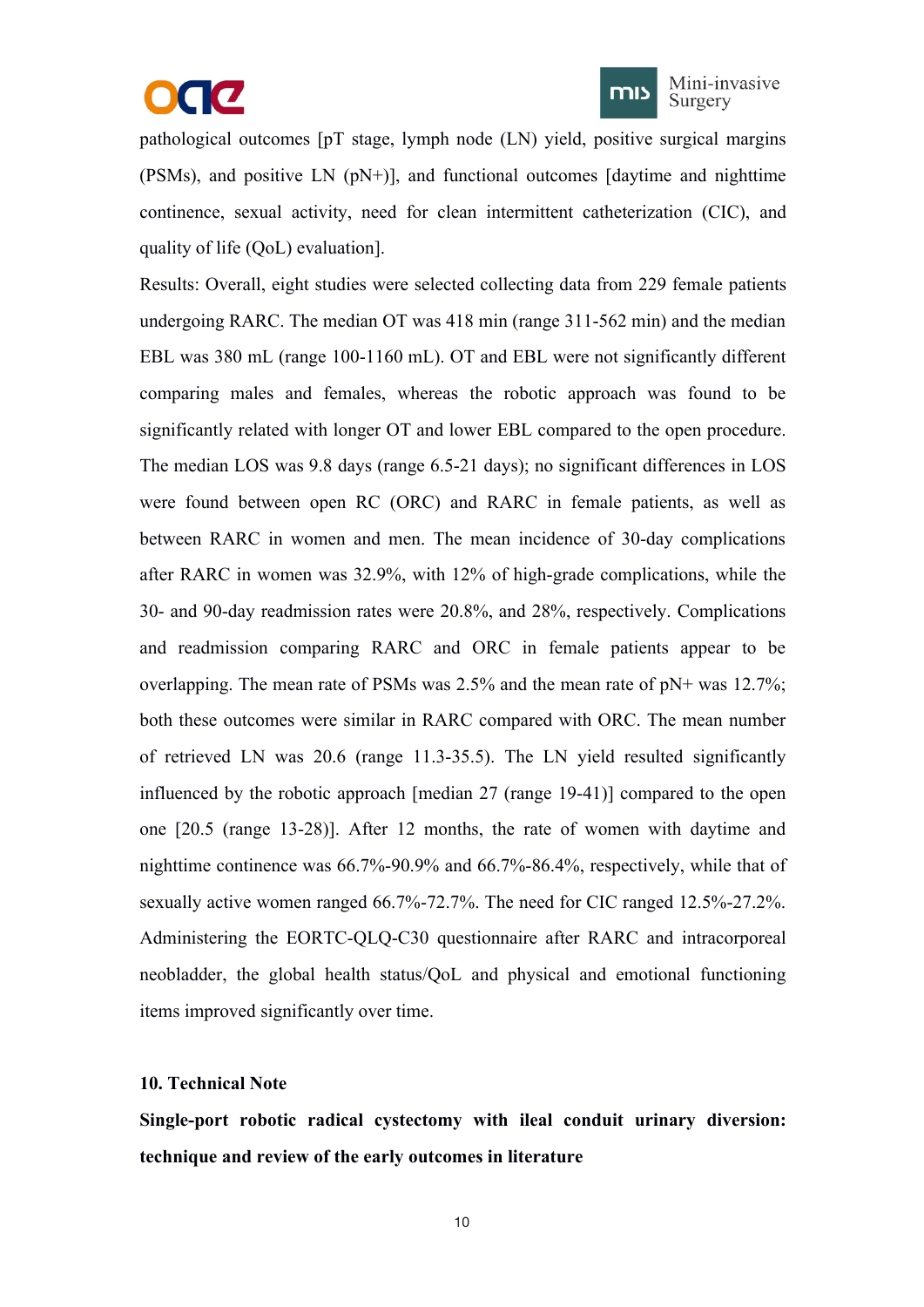



<span id="page-13-0"></span>**Cite this article:** Chen G, Crivellaro S. Single-port robotic radical cystectomy with ileal conduit urinary diversion: technique and review of the early outcomes in literature. *Mini-invasive Surg* 2021;5:54.

<http://dx.doi.org/10.20517/2574-1225.2021.69>

#### **Abstract**

The introduction of the da Vinci single port (SP) surgical system (Intuitive Surgical, Sunnyvale, CA, USA) has meant a necessary evolution in the surgical techniques used to perform various Urologic surgeries, such as robotic-assisted radical cystectomy (RARC). In this paper, we describe a step-by-step technique for RARC with intracorporeal ileal conduit urinary diversion using the SP system at our institution and summarize early outcomes in the literature. The surgery was performed utilizing the standard institutional approach for radical cystectomy for the multiport robot, modified for the SP where appropriate. A total of 3 articles were found that included early patient outcomes after SP RARC. Including our institution, a total of 21 patients were included in the final analysis. The average patient age was 68 years old, 16 of the 21 patients were male, 13 of the patients had intracorporeal urinary diversions, the average operative time was 366 min with an average estimated blood loss of 185. The average length of stay was 5.4 days. Among these patients, there were three 30-day complications noted and five 90-day complications, all of which were Clavian II or lower. We conclude that RARC utilizing the SP approach is both feasible and offers several theoretical advantages over the open and multiport approaches, but further study is necessary before advocating for widespread adoption of this modality.

#### **11. Technical Note**

**Retroperitoneal approach for robot-assisted partial nephrectomy: a step-by-step description of surgical technique**

#### **[HTML](https://misjournal.net/article/view/4166) [PDF](https://misjournal.net/article/download/4166)**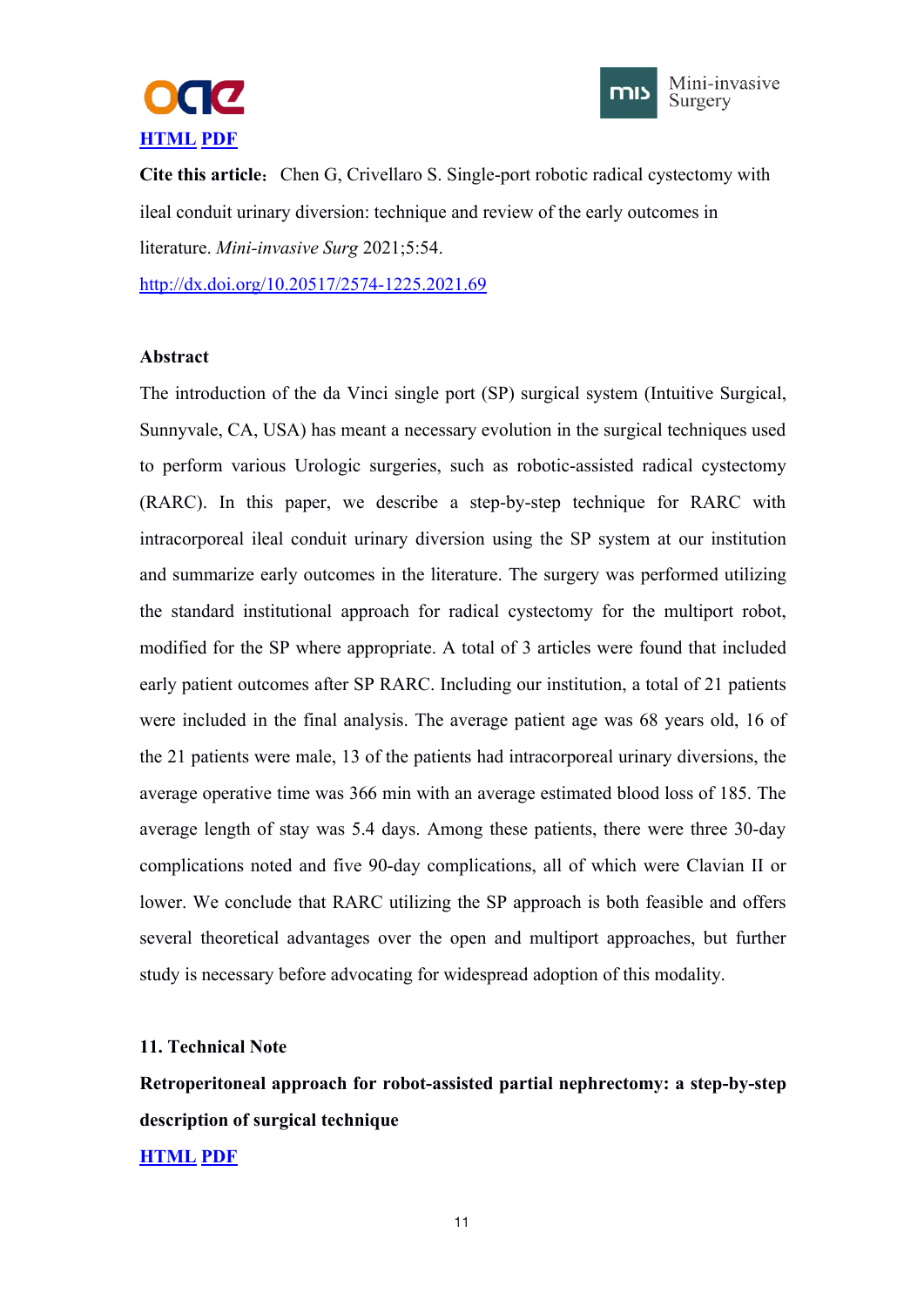



<span id="page-14-0"></span>**Cite this article:** Bianchi A, Cianflone F, Migliorini F, Cerruto MA, Tafuri A, Antonelli A. Retroperitoneal approach for robot-assisted partial nephrectomy: a step-by-step description of surgical technique. *Mini-invasive Surg* 2021;5:37. http://dx.doi.org/10.20517/2574-1225.2021.64

#### **Abstract**

In the last decades, minimally invasive partial nephrectomy (PN) has gained traction and, as of today, robot-assisted laparoscopic PN (RAPN) is increasingly being performed; this procedure might be performed with a transperitoneal or retroperitoneal (rRAPN) approach. However, rRAPN is less standardized in the literature. Therefore, we describe our rRAPN technique using a da Vinci Xi Surgical System and four robotic arms. First, with the patient placed in full flank position, the camera port is placed at the level of the Petit's triangle apex. Retroperitoneal space is created by turning the index finger in a 180° movement through this port. After, the two first 8 mm robotic ports are blindly placed with the surgeon's index finger guide, 8 cm far from the first port, respectively along the anterior and posterior axillary line; 3-5 cm caudally to the last one,a 12 mm AirSeal® assistant port is placed in the same manner. To create space for the last 8 mm robotic port, the peritoneum is reflected medially and downward off of the transversus abdominis muscle laparoscopically. Only then, the last port is placed under direct vision 8 cm ventral and about 2 cm cephalad from the port on the anterior axillary line. The robotic ports placement will result in a caudally convex arc. This technique, due to the extensive use of the surgeon index, implies fast access to the retroperitoneum, protects the underlying anatomical structures from damage, and, due to the trocar positioning along an arc, lowers the arm conflict risk.

#### **12. Case Report**

**Laparo-endoscopic single site hysterectomy in renal transplant women using conventional laparoscopic instruments**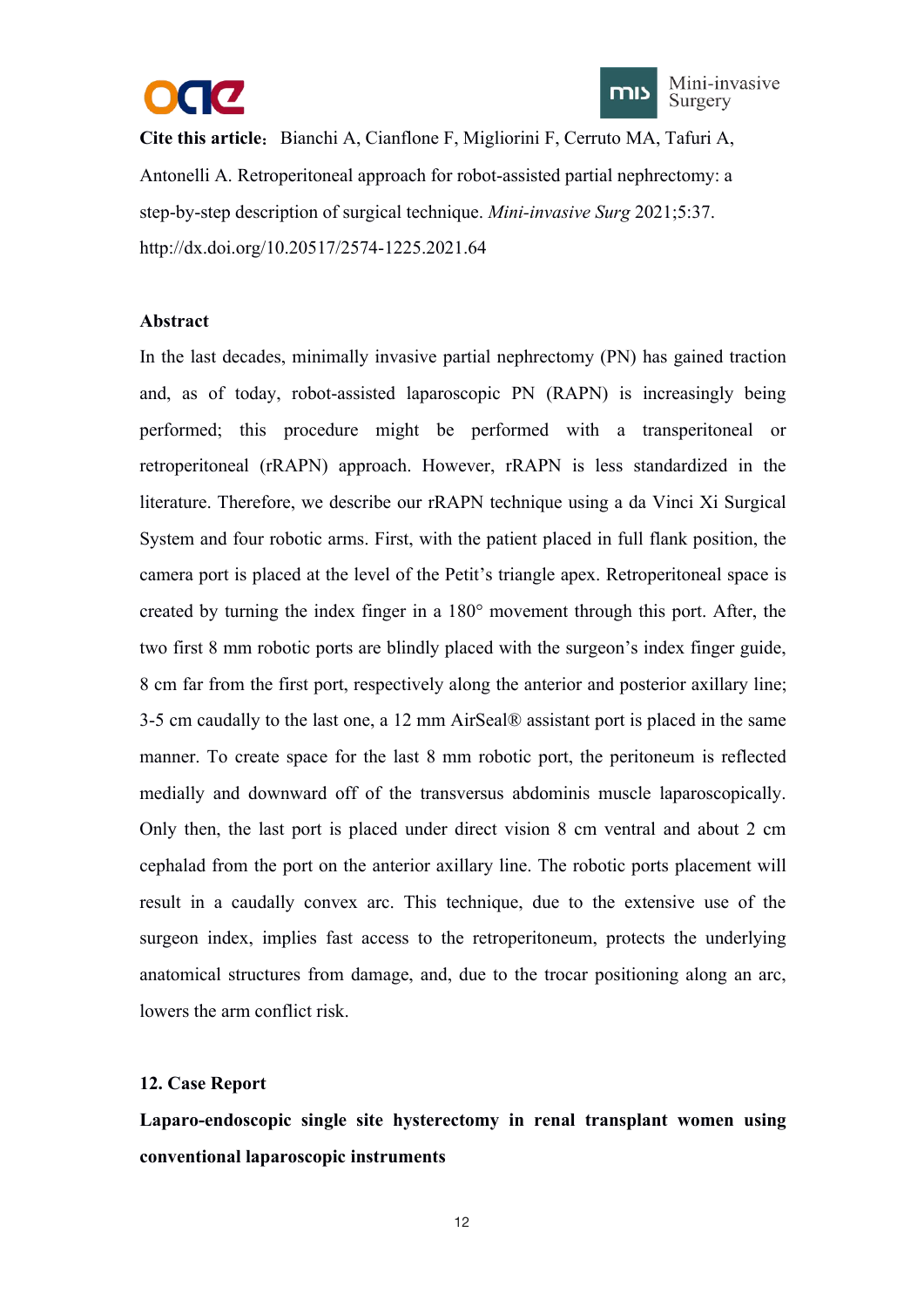



<span id="page-15-0"></span>**Cite this article:** Goh WA, Tan EMX, Nadarajah R. Laparo-endoscopic single site hysterectomy in renal transplant women using conventional laparoscopic instruments. *Mini-invasive Surg* 2021;5:30. <http://dx.doi.org/10.20517/2574-1225.2021.42>

#### **Abstract**

Kidney transplant recipients are at a higher risk of developing cancers as compared to the general population. This is of concern when it comes to gynaecological pathologies because the transplanted kidney lies in the pelvic region, in close proximity to the diseased organ. The successful use of laparo-endoscopic single site surgery with conventional laparoscopic instruments for total hysterectomy and bilateral salpingo-oophorectomy in three patients with prior renal transplantation is reported.

#### **13. Case Report**

**Retroperitoneoscopic single-site 3D adrenalectomy for left adrenal renal cell carcinoma metastasis 20 years after left laparotomic radical nephrectomy**

## **[HTML](https://misjournal.net/article/view/4235) [PDF](https://misjournal.net/article/download/4235)**

**Cite this article**:Naspro R, La Croce G, Pellucchi F, Roscigno M, Rossini A, Cassibba S, Lerner L, Da Pozzo LF. Retroperitoneoscopic single-site 3D adrenalectomy for left adrenal renal cell carcinoma metastasis 20 years after left laparotomic radical nephrectomy. *Mini-invasive Surg* 2021;5:50. <http://dx.doi.org/10.20517/2574-1225.2021.77>

#### **Abstract**

The aim of the paper is to demonstrate the practicability of retroperitoneoscopic single-site 3D left adrenalectomy after previous homolateral laparotomic renal surgery. We present a case report of a 70-year-old male who underwent radical nephrectomy in 1999. Twenty years after radical nephrectomy, the patient underwent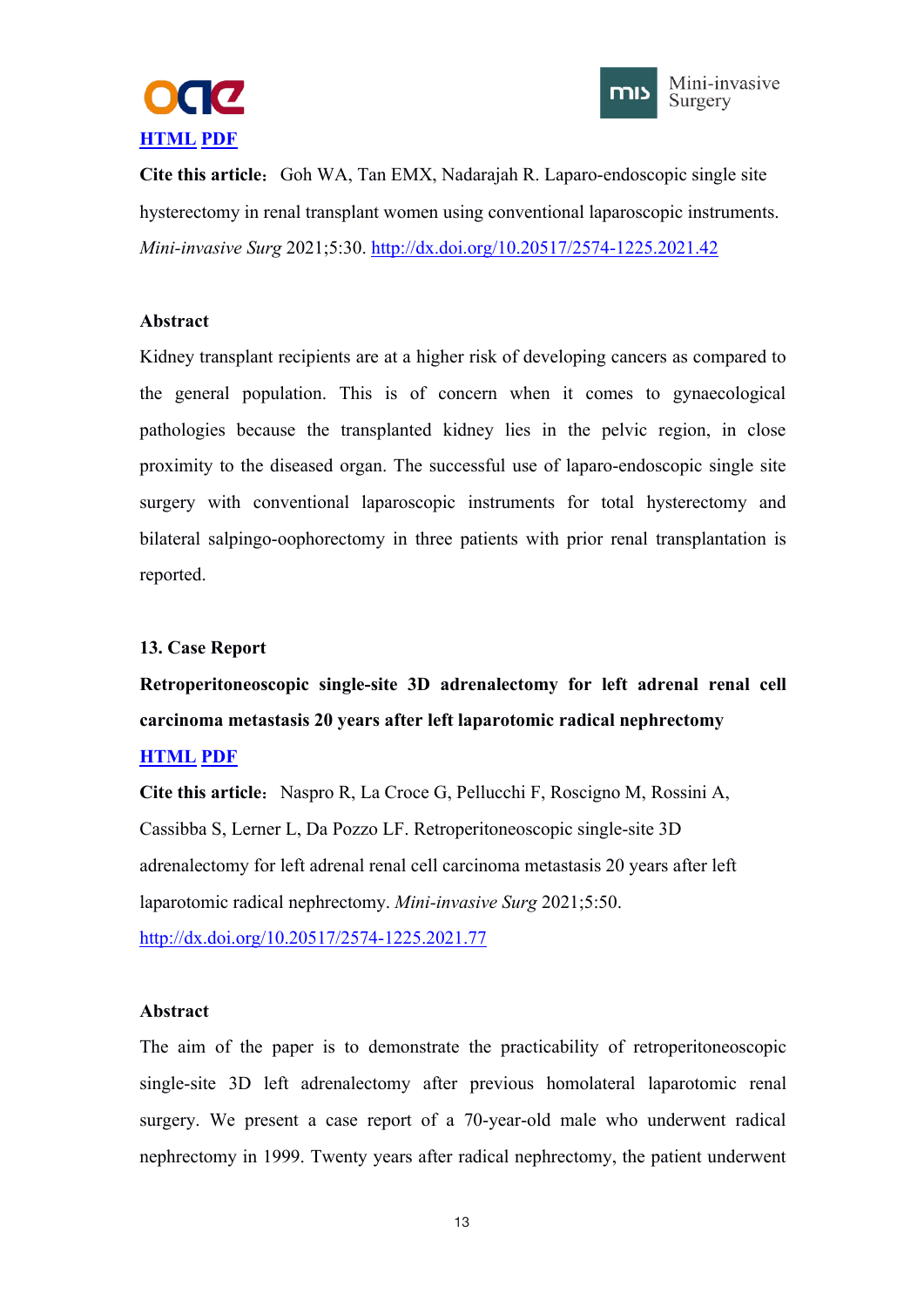



<span id="page-16-0"></span>a computed tomography scan for B-cell lymphoma follow-up, which revealed a 30 mm left adrenal mass suspicious for a delayed renal-cell carcinoma metastasis. After multidisciplinary discussion, surgery was chosen as first option. To minimize surgical morbidity as much as possible, a 3D laparoscopic single-site retroperitoneal approach was chosen. The patient had no peri- or intra-operative complications and was discharged on Postoperative Day 3. The final histological report revealed an adrenal clear cell renal-cell carcinoma metastasis. This experience shows that single-site retroperitoneal laparoscopic adrenalectomy is possible in patients who underwent previous abdominal cancer surgery and is an option to consider when determining optimal approaches for adrenal surgery.

#### **14. Editorial**

# **The future of robotic radical prostatectomy driven by artificial intelligence [HTML](https://misjournal.net/article/view/4357) [PDF](https://misjournal.net/article/download/4357)**

**Cite this article** : Checcucci E, Porpiglia F. The future of robotic radical prostatectomy driven by artificial intelligence. *Mini-invasive Surg* 2021;5:49. http://dx.doi.org/10.20517/2574-1225.2021.98

#### **15. Original Article**

**Comparative analysis of perioperative outcomes between robot-assisted partial nephrectomy and open partial nephrectomy: a propensity-matched study**

#### **[HTML](https://misjournal.net/article/view/3901) [PDF](https://misjournal.net/article/download/3901)**

Cite this article: Sawada A, Kobayashi T, Takahashi T, Kono J, Masui K, Sato T, Sano T, Goto T, Akamatsu S, Ogawa O. Comparative analysis of perioperative outcomes between robot-assisted partial nephrectomy and open partial nephrectomy: a propensity-matched study. *Mini-invasive Surg* 2021;5:6. <http://dx.doi.org/10.20517/2574-1225.2020.100>

#### Abstract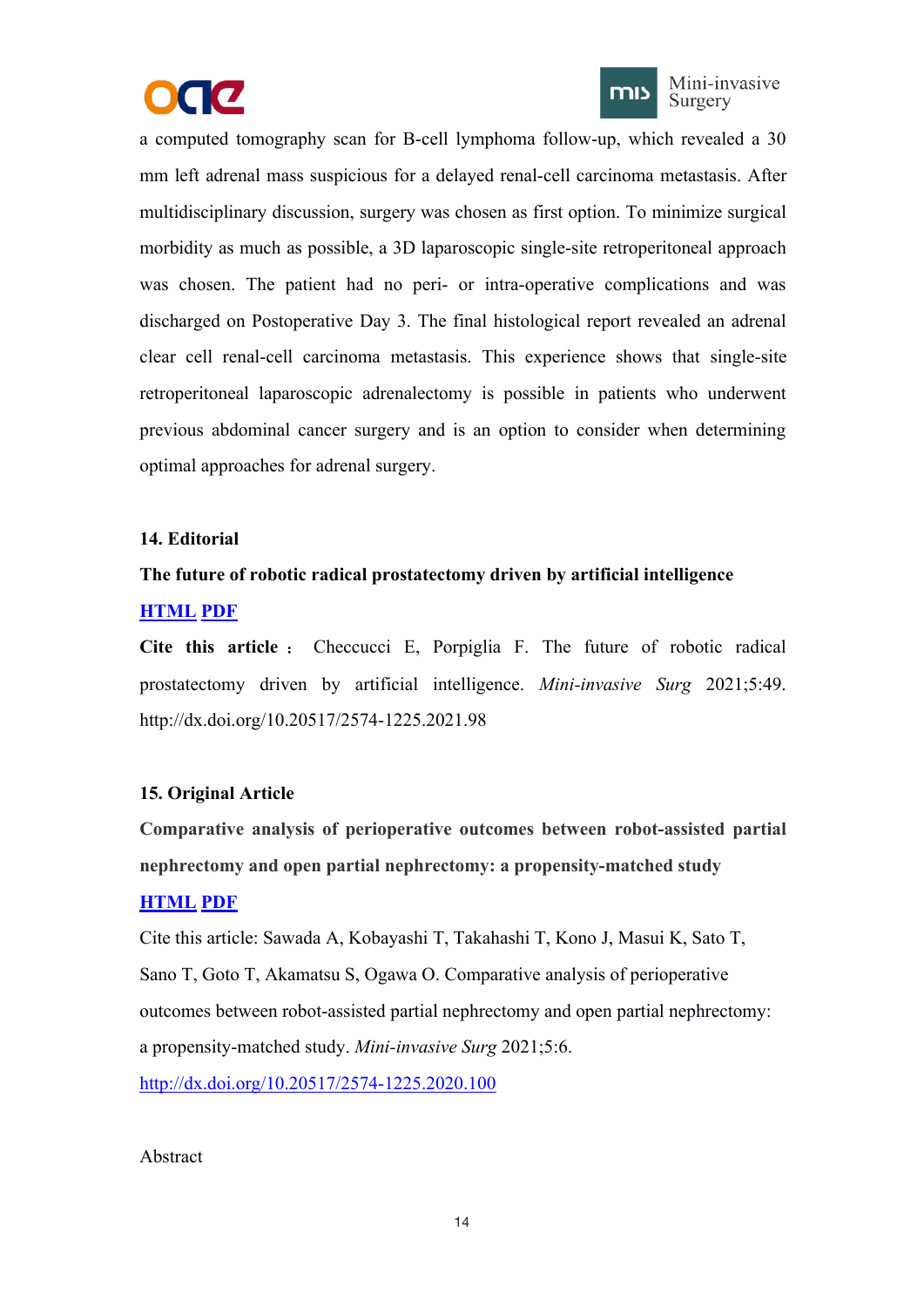

<span id="page-17-0"></span>Aim: Partial nephrectomy is the standard treatment for small renal tumors; however, it remains unclear which surgical approach from among robot-assisted partial nephrectomy (RAPN) and open partial nephrectomy (OPN) is superior. This study aimed to compare perioperative outcomes ofRAPN and OPN performed at a single institution after adjusting for preoperative patient and tumor characteristics using propensity score matching (PSM).

Methods: In this retrospective cohort study, patients who underwent RAPN or OPN for a renal mass of  $cT1-2$  N0 M0 between 2005 and 2020 at our institution were recruited. The study outcomes were perioperative outcomes, complications, and pathological and functional outcomes. PSM was used to account for baseline covariates.

Results: Overall, 131 RAPN and 71 OPN cases were extracted; in addition, 58 cases of RAPN and OPN were selected via PSM. RAPN was superior to OPN in terms of estimated blood loss (10 g vs. 160 g,  $P < 0.001$ ), ischemia time (23 min vs. 34 min, P  $\leq$  0.001), and hospital duration (7 days vs. 12 days, P  $\leq$  0.001). There were no significant differences in the incidence of perioperative complications or in the rate of positive surgical margins (both  $P > 0.05$ ). With respect to functional outcomes, the rates of preservation of renal function at both 1 day and 3 months postoperatively were higher with RAPN than with OPN (85.3% vs. 69.1% and 93.3% vs. 85.6% respectively, both  $P < 0.001$ ).<br>Conclusion: In selected cases, RAPN with warm ischemia appears to preserve renal

function equally well or better compared to OPN with cold ischemia.

#### **16. Review**

**Oncologic outcomes in robot-assisted radical cystectomy: Where do we stand in 2021?**

#### **[HTML](https://misjournal.net/article/view/3901https:/misjournal.net/article/view/4029) [PDF](https://misjournal.net/article/download/3901https:/oaepublishstorage.blob.core.windows.net/6e56e17a-6b5d-4526-b10c-e36cb88a8fca/4029.pdf)**

Cite this article: Miller BL, Pachorek M, Sam AP, Yuh B, Lau CS. Oncologic outcomes in robot-assisted radical cystectomy: Where do we stand in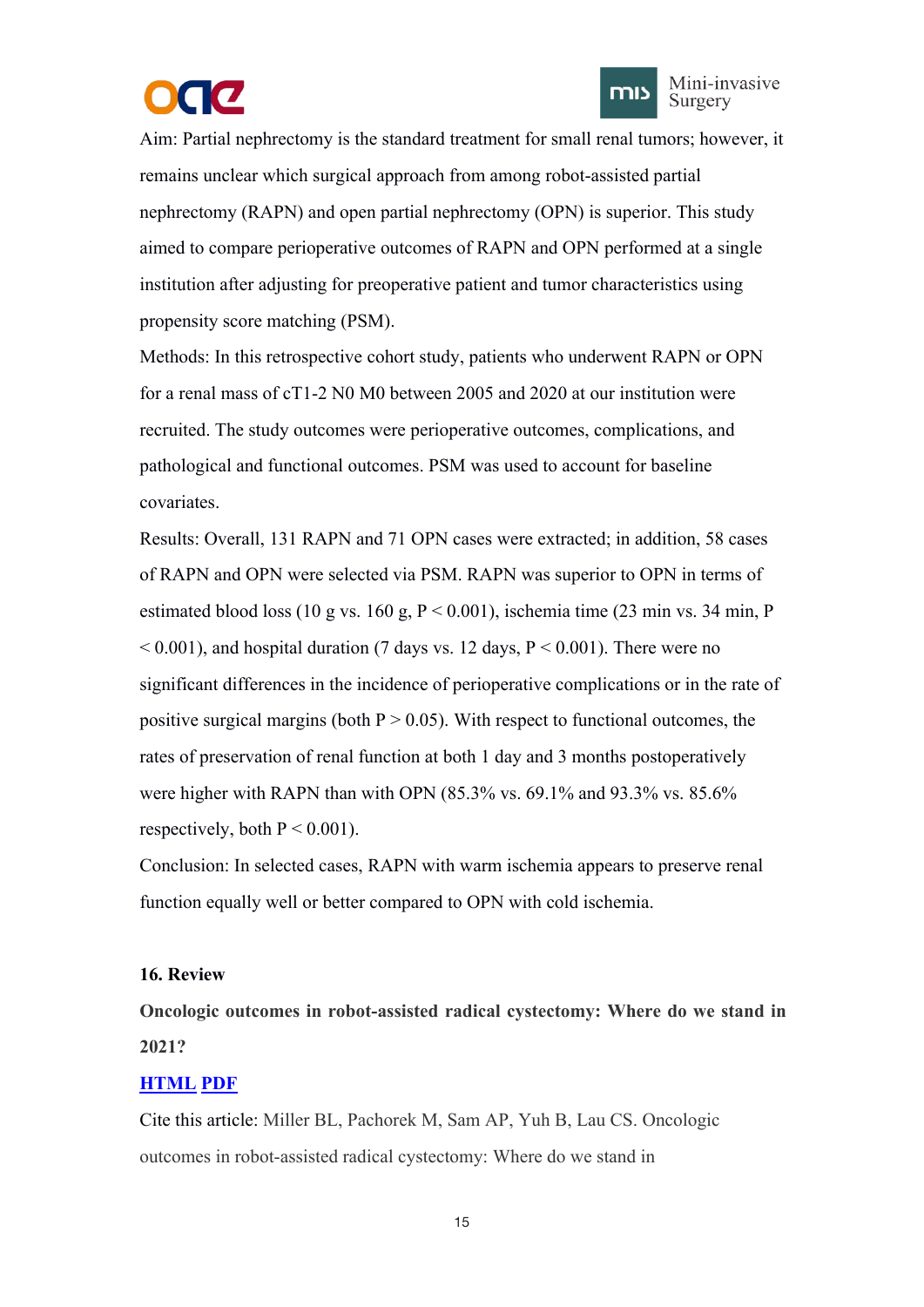

<span id="page-18-0"></span>2021?. *Mini-invasive Surg* 2021;5:24. <http://dx.doi.org/10.20517/2574-1225.2021.25>

#### **Abstract**

Robot-assisted radical cystectomy is an alternative to the standard open surgical approach and has been increasingly used to surgically treat bladder cancer. Data on oncologic outcomes for the robotic approach have matured, and now intermediate and long-term oncologic outcomes are available. This review focuses on oncologic outcomes of the robotic approach with a focus on recent data and high-quality studies. Based on the current literature available, there are no consistent differences between the robotic and open approaches with respect to positive margin rates, lymph node yields, recurrence patterns, or recurrence free, cancer-specific, and overall survival. If oncologic surgical principles are adhered to, excellent oncologic outcomes are achievable with the robotic approach.

#### **17. Review**

**Urinary diversions for radical cystectomy: a review of complications and their management**

#### **[HTML](https://misjournal.net/article/view/4101) [PDF](https://oaepublishstorage.blob.core.windows.net/401984fd-dca8-4ab0-abc6-0388a5ce71ec/4101.pdf)**

Cite this article: Tinoco CL, Lima E. Urinary diversions for radical cystectomy: a review of complications and their management. Mini-invasive Surg 2021;5:28. <http://dx.doi.org/10.20517/2574-1225.2021.35>

#### **Abstract**

Radical cystectomy involves a urinary diversion, the most used being the ileal conduit and the orthotopic neobladder. This review focuses on the complications associated with these procedures, dividing them into general and diversion related complications, as well as their management. We conducted a search on PubMed and Scopus to identify eligible articles on complications of urinary diversions. Randomized controlled trials and systematic reviews with meta-analysis were preferred when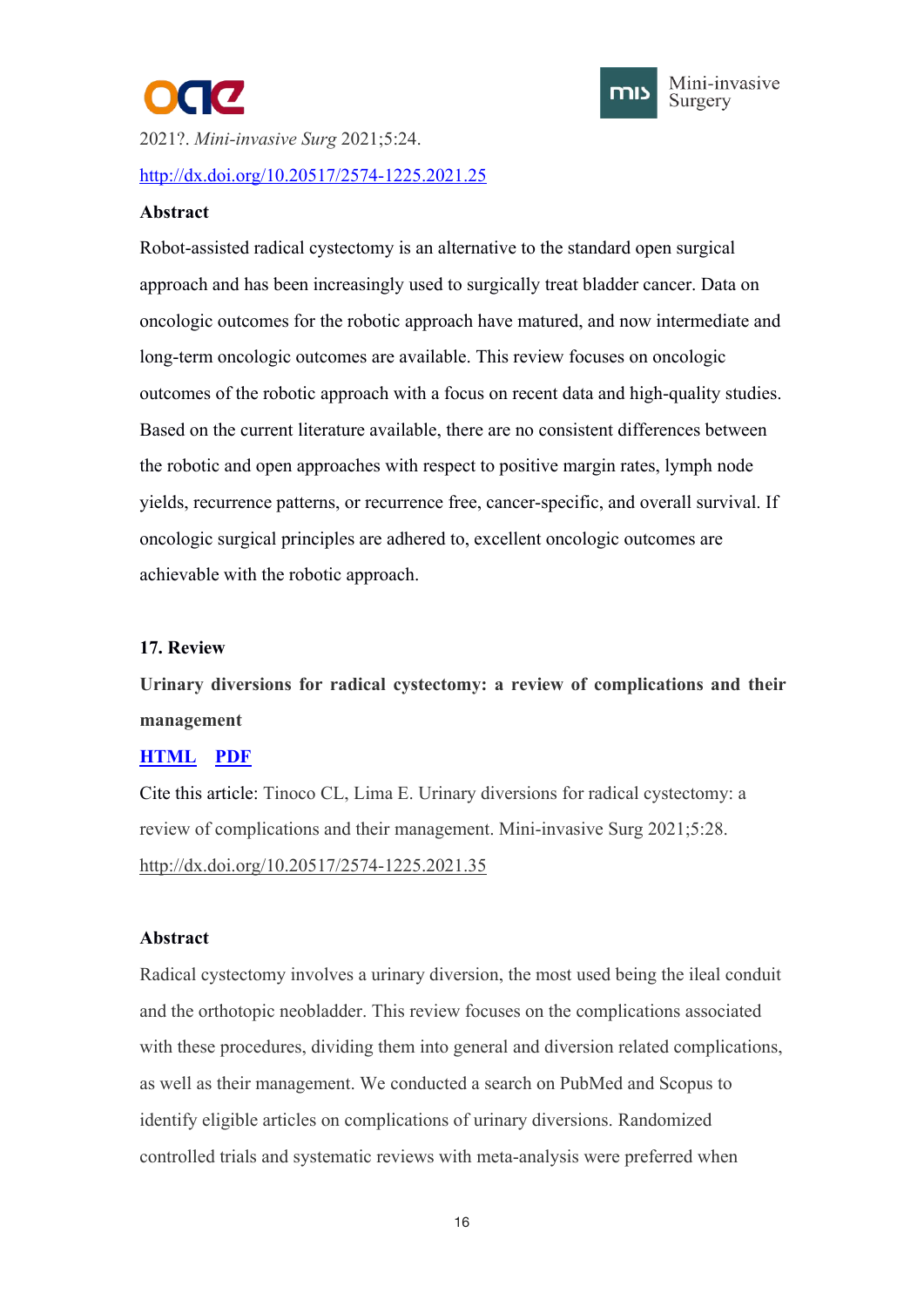



<span id="page-19-0"></span>available. Early complications occur in the first 90 days after surgery. The most common is post-operative ileus, followed by urinary tract infections and urinary leakage. Most complications occur in the late post-operative setting, being related to the type of urinary diversion. Some of these complications are renal failure, metabolic abnormalities, infections, urolithiasis, and ureteroenteric strictures, each with particular management options. Specific ileal conduit complications are conduit deformities and parastomal hernias. Neobladder patients can have continence problems, like incontinence or urinary retention, but also fistulas and dehiscence. Standardization of complications' definitions and time-dependent reporting are crucial to better understand and manage these complications. Complication rates are similar between open and robot-assisted procedures and between intracorporeal and extracorporeal diversion. Radical cystectomy with urinary diversion is the most difficult surgical procedure in urology with high early and late complication rates. There is an urgent need of standardizing complication reporting to better compare different procedures.

#### **18. Editorial**

**An introduction to the special issue "Small Renal Masses (SRMs): update in diagnosis, management and new ablative modalities"**

#### **[HTML](https://misjournal.net/article/view/3324) [PDF](https://oaepublishstorage.blob.core.windows.net/b24d89db-b36f-4e31-97ed-c1ff5fc463ed/3324.pdf)**

Cite this article: Celia A, Naspro R. An introduction to the special issue "Small Renal Masses (SRMs): update in diagnosis, management and new ablative modalities". *Mini-invasive Surg* 2020;4:5. <http://dx.doi.org/10.20517/2574-1225.2018.007>

#### **19. Review**

**Imaging**

#### **[HTML](https://misjournal.net/article/view/3202) [PDF](https://oaepublishstorage.blob.core.windows.net/35d85479-e840-4c64-a9f0-f60167d3dd1e/3202.pdf)**

Cite this article: Cicero C, Casarin A, Currò F, Campo I, Bada M, Silvestri T. Imaging. Mini-invasive Surg 2019;3:25. <http://dx.doi.org/10.20517/2574-1225.2018.012>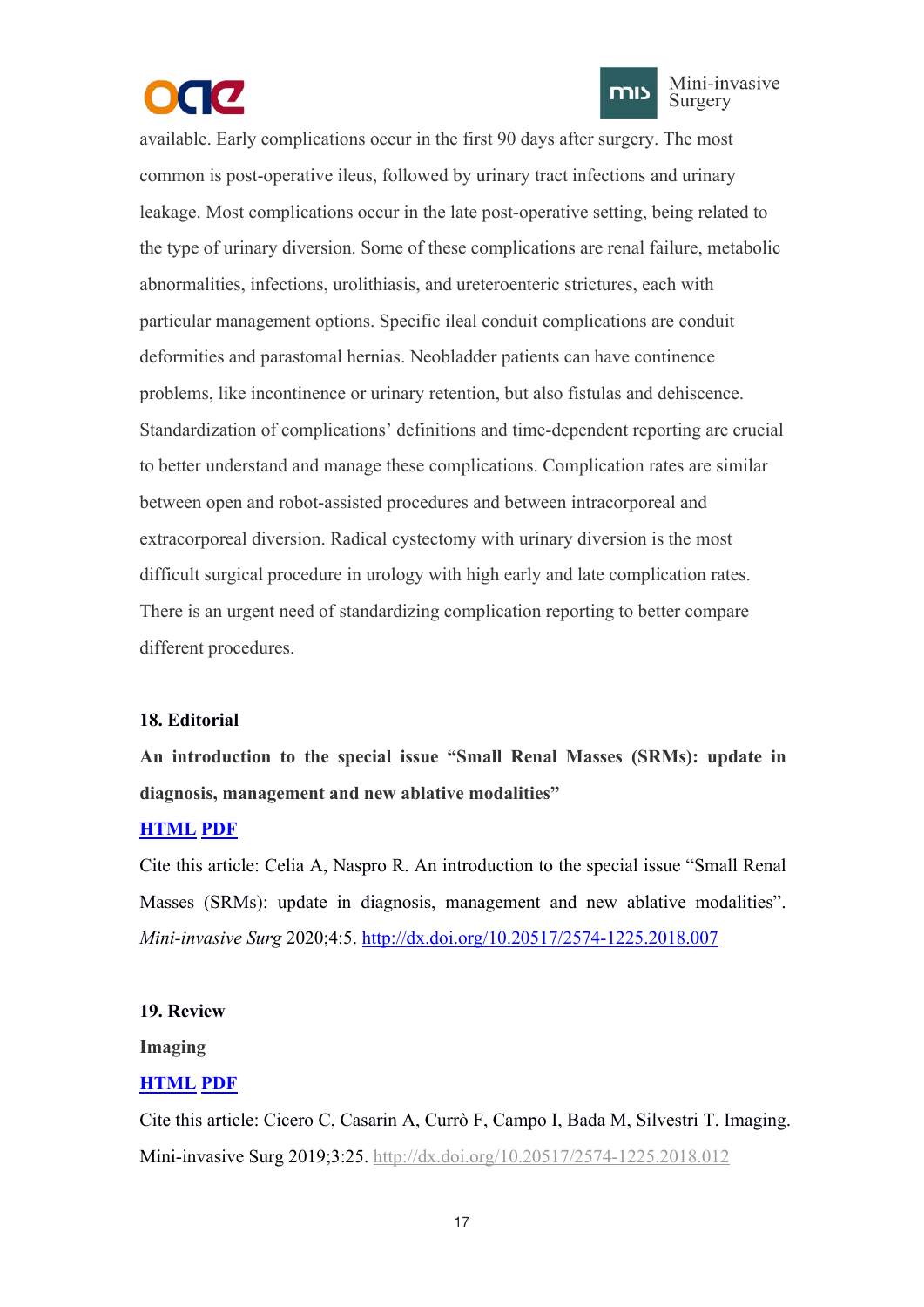



#### <span id="page-20-0"></span>**Abstract**

The incidence of renal cell carcinoma is rising and its represents the 2%, 3% of all cancers. The increased use of ultrasonography, contrast enhanced ultrasonography, computed tomography and magnetic resonance imaging have resulted in incidentally detected small renal masses (SRMs). SRMs represent a heterogeneous group of tumors that included metastatic lesions, benign, malignant, and cystic lesions. With the increase number of renal incidentalomas, we have seen an increase in therapeutic choices (surgery, ablation therapies and active surveillance). The role of imaging has progressively grown over the decades and became currently a cornerstone that is needed to perform diagnosis, treatment and follow-up of SRMs after ablation treatment. Hence, in this review, we critically assess recent literature on the role of imaging in the context of ablation management of SRMs with a focus on the diagnosis and follow-up protocol.

#### **20. Review**

**The role of the renal biopsy and surveillance in the [management](https://misjournal.net/article/view/3038) of small renal masses**

#### **[HTML](https://misjournal.net/article/view/3038) [PDF](https://oaepublishstorage.blob.core.windows.net/efca04d4-927f-4852-a0ed-f5856fc2544e/3038.pdf)**

Cite this article: Muttin F, Barret E. The role of the renal biopsy and surveillance in the management of small renal masses. Mini-invasive Surg 2019;3:10. <http://dx.doi.org/10.20517/2574-1225.2018.005>

#### **Abstract**

Cross-sectional imaging shows a limited diagnostic accuracy for the histological discrimination of small renal masses (SRM). In this scenario, a renal tumor biopsy is a safe, feasible and effective diagnostic tool that can guide treatment strategy by providing the histological characterization of a SRM. Although nephron-sparing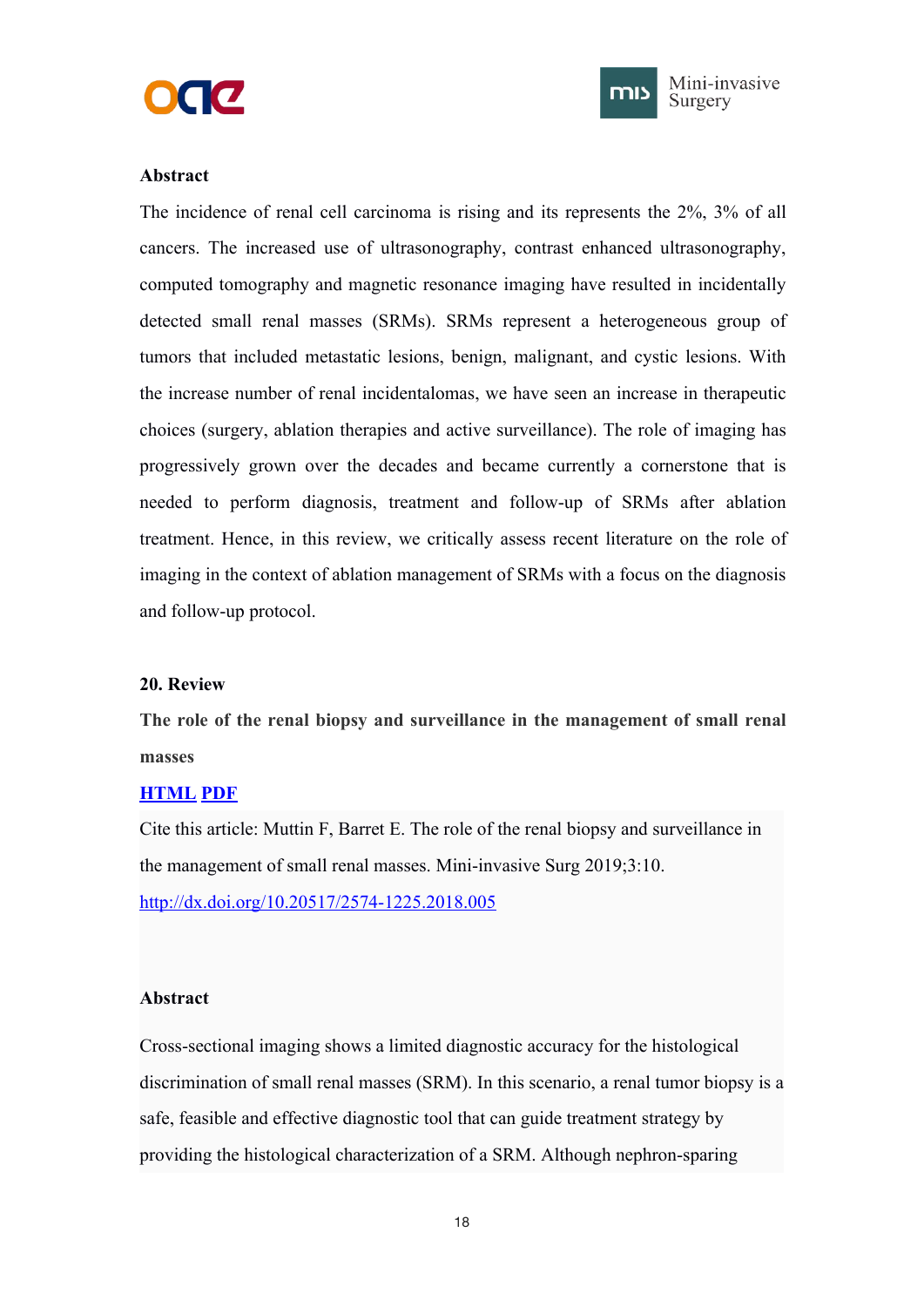



<span id="page-21-0"></span>surgery is still considered the gold standard treatment for patients with SRM, more and more evidence suggests that active surveillance (AS) is a reasonable alternative option, especially in old and comorbid patients. Indeed, owing to the relatively slow growth and favorable biology of SRM, AS followed up by, if necessary, a delayed intervention provides an optimal oncological outcome with low rates of systemic progression or death.

#### **21. Review**

#### **Laparoscopic ablative techniques**

#### **[HTML](https://misjournal.net/article/view/2990) [PDF](https://misjournal.net/article/download/2990)**

**Cite this article:** Silvestri T, de Concilio B, Zeccolini G, Celia A. Laparoscopic ablative techniques. Mini-invasive Surg 2019;3:5.

<http://dx.doi.org/10.20517/2574-1225.2018.67>

#### Abstract

Ablative techniques (AT) offer a combination of nephron-sparing and minimally invasive approaches. AT include different options and cryoablation  $(CA)$  and radiofrequency ablation (RFA) have been relatively safe and traditionally can be either performed laparoscopically or percutaneously. CA and RFA have emerged as a leading option for renal ablation, and compared with surgical techniques they offer benefits in preserving renal function with fewer complications, shorter hospitalization times, and allow for quicker convalescence. A mature dataset exists at this time, with intermediate and long-term follow up data available. Generally, laparoscopic access was the first technique used in the past, and typically for anterior and lateral mass. Afterwards, with the improvements in imaging and percutaneous techniques, laparoscopic approaches are progressively decreased and currently limited in few lesions and in relation with the surgeon's and center's experience. Nevertheless, laparoscopic CA and RFA could be useful techniques and currently,